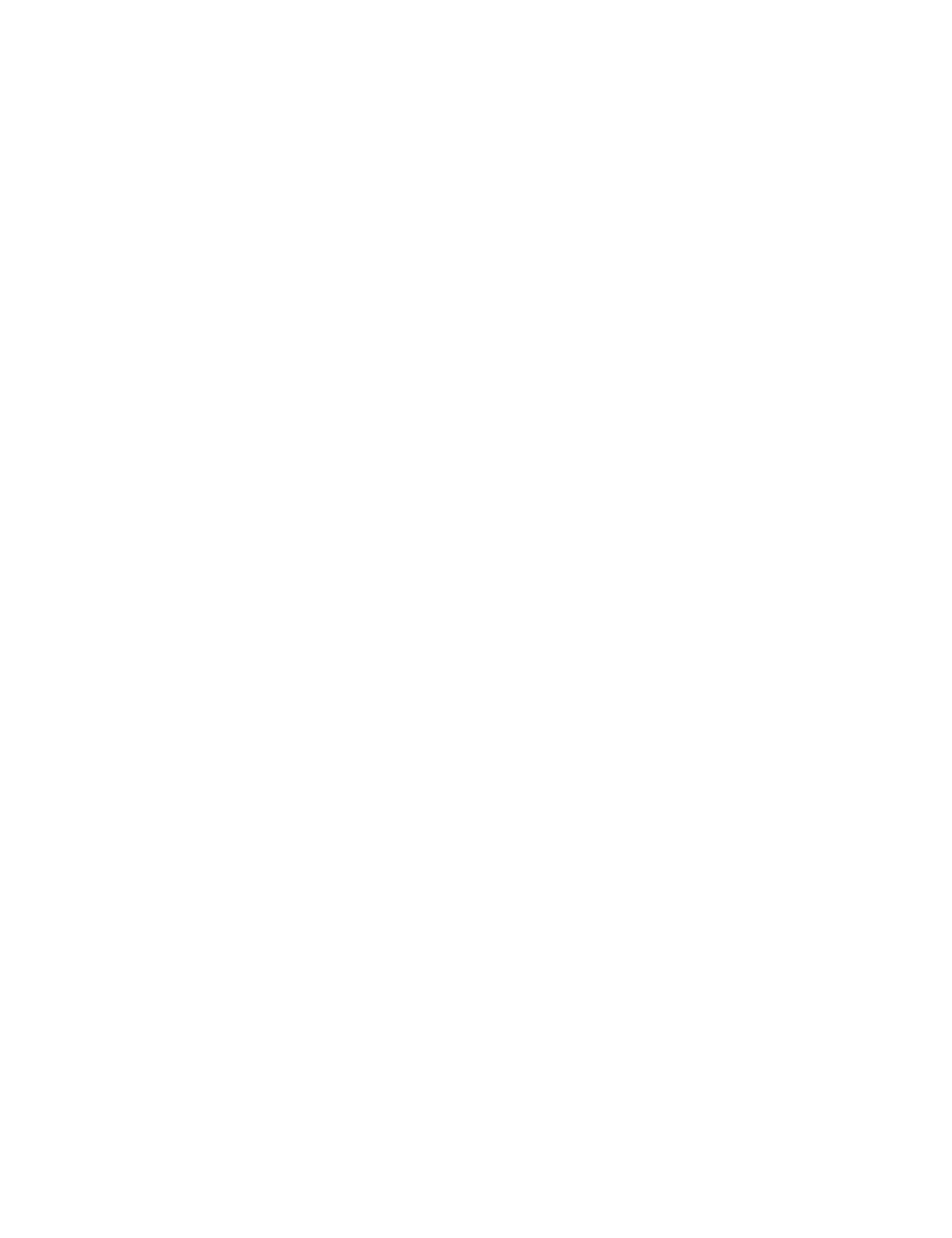# **MARSHALS**

# **College Marshal**  Alexander J. Diesl *Professor of Mathematics*

# **Marshal's Aides**

Susan Cohen *Dean of the Class of 2022 and Davis Scholars* 

Lori Tenser *Associate Dean for Academic Integration and Advising* 

# **Trustee Marshals**

Kim McLeod *Professor of Astronomy* 

Wesley Watters *Associate Professor of Astronomy* 

# **Faculty Marshals**

Hélène Bilis *Associate Professor of French and Francophone Studies* 

Tracy Gleason *Professor of Psychology* 

# **Faculty Marshals for the Class of 2022**

Carla Verschoor *Senior Lecturer in Chemistry* 

Petra Rivera-Rideau *Associate Professor of American Studies* 

# **President's Aides**

Adam Matthews *Lecturer in Biological Sciences* 

Don Elmore *Michael and Denise Kellen '68 Chair in the Sciences and Professor of Chemistry* 

**Junior Commencement Marshals**  Camilla Bianchi '23 Cassie Potter '23

# **Junior Baccalaureate Marshals**  Mary McMahon '23

Nedaa' Awawdeh '24

# **SENIOR OFFICERS**

# **Senior College Government Officers**

Giselle Margarita Mota, *President*  Julianna Ines Kenny-Serrano, *Chief Justice*  Imogene Hazel Johnson, *Director of On-Campus Afairs*  Maya Catherine Bradbury, *Student Bursar*  Deavihan Esther Faith Scott, *Community Organizing and Inclusion Liaison* 

# **Senior Class Officers**

Oreoluwa Esther Odeyinka and Sophie J. Wang, *Co-Presidents*  Ziyue Qian and Wabil Asjad, *Co-Vice Presidents*  Rachel Qi Sih, *Treasurer*  Julia Stephanie Esposito, *Secretary* 

Wellesley College celebrates the diferences among its students while cultivating each student's individualism. By displaying flags at Commencement that represent the citizenship or, in some cases, dual citizenships of the students in the Class of 2022, we are proudly acknowledging our diversity and expressing our continued commitment to a global learning community.

The audience will remain seated until the academic procession has withdrawn.

# **LAND ACKNOWLEDGMENT**

We acknowledge that Wellesley College is built on ancestral and traditional land of the Massachusett people. We also recognize that the United States' removal, termination, and assimilation policies and practices resulted in the forced settlement of Indigenous lands and the attempted erasure of Indigenous cultures and languages. We further acknowledge the oppression, injustices, and discrimination that Indigenous people have endured and that there is much work to be done on the important journey to reconciliation. We commit to strengthen our understanding of the history and contemporary lives of Indigenous peoples and to steward this land.

We further recognize the many Indigenous people living here today including the Massachusett, Wampanoag, and Nipmuc nations who have rich ancestral histories in Wellesley and its surrounding communities. Today, their descendants remind us that they are still here, where they maintain a vital and visible presence. We honor and respect the enduring relationship between these peoples and this land, as well as the strength of Indigenous culture and knowledge, the continued existence of tribal sovereignty, and the principle of tribal selfdetermination.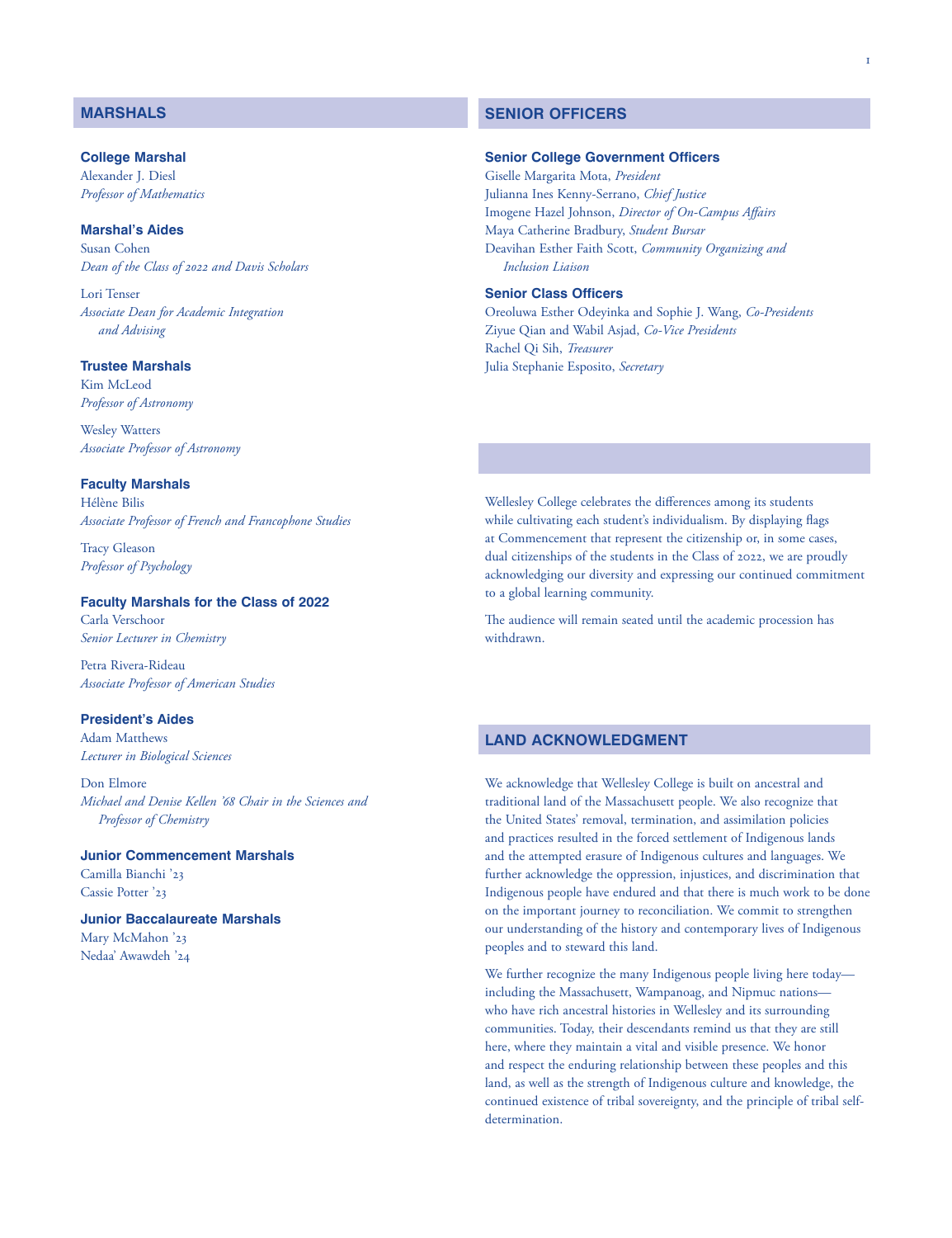# **PROGRAM**

Music selections provided by the Boston Brass Ensemble. Led by Genevieve Catherine Welch '22 Dave Burdett, *Principal Conductor* 

**Invocation and Land Acknowledgment** *III.* Jacquelina Marquez, *Dean of Religious and Spiritual Life* 

**Welcome** In liberating strife,

**Student Address America!** America! America! America! Melisa Goana Campos '22 May God thy gold refine,

# **Pinanski Prize for Excellence in Teaching and Servery 2018** And every gain divine!

**Announcements** I.

Paula A. Johnson

Address to the Graduating Class **Americal America!** America! America!

# **Conferring of the Bachelor of Arts Degree** From sea to shining sea!

Paula A. Johnson Andrew Shennan, *Provost and Lia Gelin Poorvu '56 Dean of (Please be seated.) the College* 

Michael Jefries, *Class of 1949 Professor in Ethics; Professor of American Studies; Dean of Academic Afairs* 

# **Academic Procession America the Beautiful**

O beautiful for heroes proved Paula A. Johnson, *President* **Who more than self their country loved** And mercy more than life! Till all success be nobleness,

O beautiful for spacious skies, **Commencement Address For amber waves of grain,** Nergis Mavalvala '90 For purple mountain majesties Above the fruited plain! Paula A. Johnson God shed His grace on thee And crown thy good with brotherhood

Megan N úñez, *Nan Walsh Schow '54 and Howard B. Schow* "America the Beautiful" was written by Katharine Lee Bates, Wellesley *Professor in the Physical and Natural Sciences; Professor of* class of 1880 and faculty member from 1885 to 1895. The song has been a *Chemistry; Dean of Faculty Afairs* feature of Wellesley's commencement exercises since 1942.

# **Benediction**

Jacquelina Marquez

# **Recessional**

Music selections provided by the Boston Brass Ensemble. Dave Burdett, *Principal Conductor* 

# **Carillonneurs**

Margaret Angelini '85, *Director, Guild of Carillonneurs*  Alexandra Cahn '24 Emily Gil '24 Zoe Mitchell '25 Sydney Nguyen '24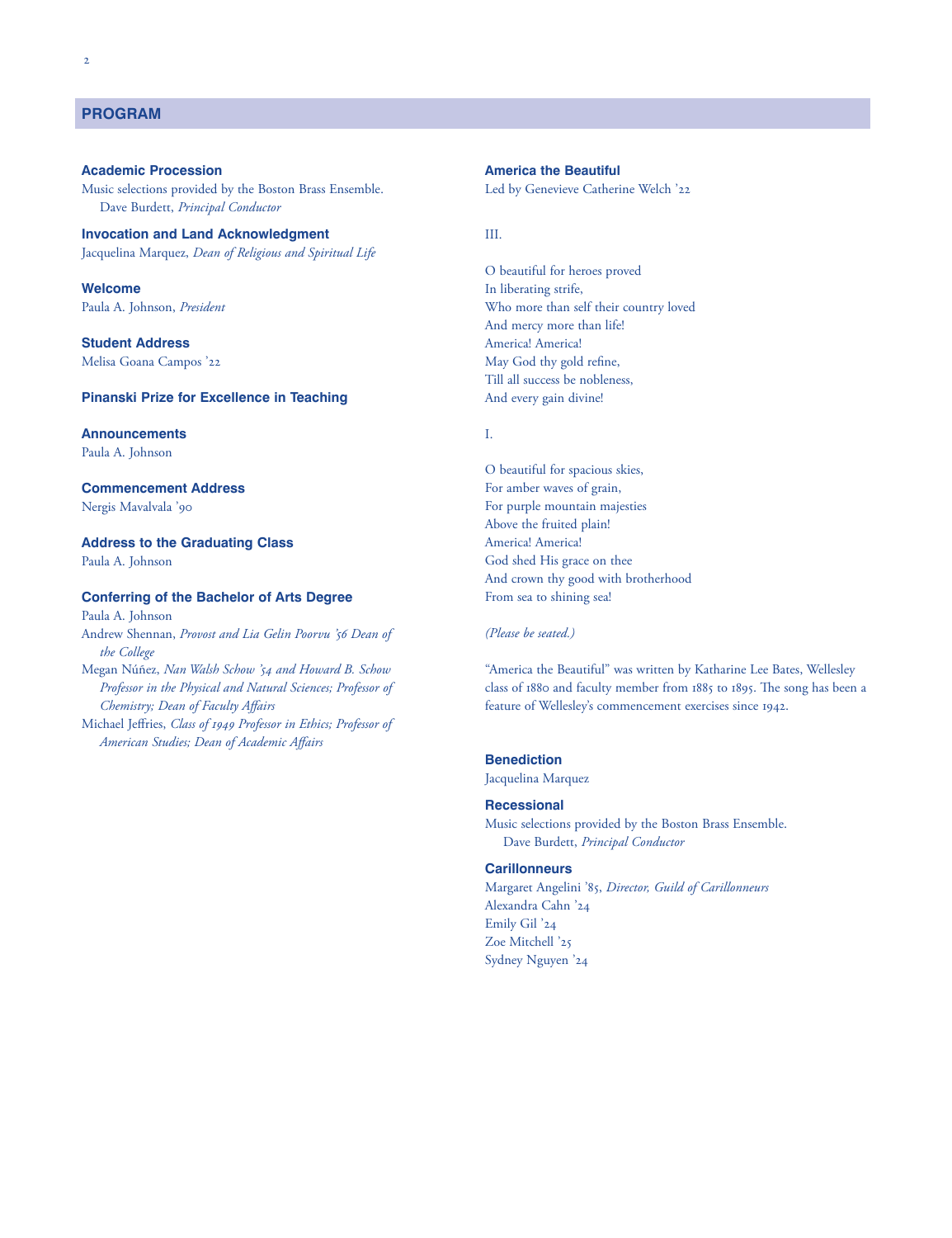# **CANDIDATES FOR THE DEGREE OF BACHELOR OF ARTS**

Marie L. Aaronian Burlington, Massachusetts *Education Studies Psychology* 

Sarah Abdulkerim Medford, Massachusetts *Computer Science* 

Lauren Alexis Paris Adamczyk Dover, Massachusetts *English* 

Olivia Marie Marais Adamczyk Dover, Massachusetts *Chemistry* 

Xafsa A. Aden Columbus, Ohio *Africana Studies Economics* 

Katherine E. Adler Great Falls, Virginia *Political Science* 

Yasmin Hossam Hussein Aff Apple Valley, Minnesota *Cinema and Media Studies Computer Science* 

Maxine Aguilar Chicago, Illinois *Media Arts and Sciences* 

August Owusu Agyemang Chicago, Illinois and Atonsu, Ghana *Neuroscience* 

Wania Batul Ahmad San Gabriel, California *Chemistry Philosophy* 

Ann-Marsha Alexis Orange, New Jersey *Physics* 

Margaux Joann Allen Saint Louis, Missouri *Media Arts and Sciences* 

Jada Khrystina Allison Brooklyn, New York *Africana Studies Sociology* 

Lolwa Naif Al Saud Riyadh, Saudi Arabia *Art History* 

Valentina Alvarez Monroe, Washington and Bogotá, Colombia *Biochemistry* 

Anais Mohamed Amer Jerusalem, Palestine *Cinema and Media Studies Middle Eastern Studies* 

Paula Angarita Buitrago Bogotá, Colombia and Houston, Texas *Economics* 

Ayusha Ariana Dhaka, Bangladesh *Architecture Environmental Studies* 

Em Arnold Mages Waltham, Massachusetts, Pittsburgh, Pennsylvania, and Erie, Colorado *Media Arts and Sciences* 

Devyani Arora Boston, Massachusetts *Economics* 

Andrea V. Arrangoiz-Arriola Cuernavaca, Morelos, Mexico *American Studies* 

Sydne F. Ashford Los Alamos, New Mexico *Neuroscience* 

Nancy Mohamed Abdelkader Abdelhamid Mohamed Ashour Alexandria, Egypt *Biological Sciences* 

Wabil Asjad Jersey City, New Jersey *Computer Science* 

Fatima Aslam Lahore, Pakistan *Art History Economics* 

Gabrielle Candace Audu Williamstown, New Jersey *Neuroscience* 

Katherine Guadalupe Ávila Houston, Texas *Neuroscience* 

Udita Bajaj New Delhi, India *Data Science– Individual Structured English* 

Caroline Elizabeth Baldacci Bangor, Maine *Political Science Women's and Gender Studies* 

Katherine Leighton Ball Etna, New Hampshire *Economics* 

Tarini Banerji New Delhi, India *Computer Science* 

Natalia Magdalena Bard Poznań, Poland *Economics* 

Kailani A. Barreras Miami, Florida *Data Science– Individual Structured* 

Adair Louise Bartram Wilmington, Delaware *International Relations–History* 

Jordan Erica Bates Atlanta, Georgia *Africana Studies Education Studies* 

Niamh Kathleen Bayliss Newton, Massachusetts *Environmental Studies Latin American Studies* 

Paulina Becerra Victorville, California *Economics* 

Paige M. Befeler Sherman Oaks, California *Comparative Literary Studies* 

Margaret Clare Begg Pittsburgh, Pennsylvania *English Political Science* 

Arielle Miriam Dedman Belluck Weston, Connecticut *Psychology* 

Brenda Benitez Alcantara Los Angeles, California *Education Studies* 

Karen Benson Mountlake Terrace, Washington *Economics* 

Jennifer Betancourt Huntington Park, California *International Relations-Political Science* 

Madeleine Daisy Bettencourt Virginia Beach, Virginia *Sociology* 

Isabelle Audrey Bevier Anchorage, Alaska *Computer Science* 

Arushi Bhandari Bangalore, India *Architecture Data Science– Individual Structured* 

Mehar Bhatia Chandigarh, India *Economics* 

Hannah Birch Orange, Massachusetts *Psychology* 

Maria del Pilar Birriel Miami, Florida *Political Science* 

Kim W. Bishop Wellesley, Massachusetts *English and Creative Writing* 

Ashley Devi Bisram Queens, New York *Anthropology Environmental Studies* 

Casandra Lee Bland Fort Collins, Colorado *Political Science* 

Hannah Carlson Blonder Westwood, Massachusetts *Economics Mathematics* 

Akosua Mantebea Boampong Accra, Ghana *Physics* 

Julia-Eliza Boca Galați, Romania *Psychology* 

Julie M. Bocetti Pittsburgh, Pennsylvania *Biochemistry* 

Margaret E. Bolan Campton, New Hampshire *Women's and Gender Studies* 

Lian Mona Bourret Monroe, Connecticut *Computer Science* 

Julia Isabella Bowers Austin, Texas *Chemistry Computer Science* 

Jennifer M. Boyd Hull, Massachusetts *Economics* 

Maya Catherine Bradbury Freeport, Maine *Economics Political Science* 

Margaret Maeve Brandes Aurora, Ohio *International Relations–History* 

Annabel Joy Brazaitis Morgantown, West Virginia *English* 

Jacqueline Casey Brinkhaus Needham, Massachusetts *Psychology* 

Alexandra Sarah Broda Boston, Massachusetts *Psychology* 

Grace JoAnne Bronstone Truckee, California *Neuroscience* 

Makaylah N.V.D. Brown Savannah, Georgia *Psychology*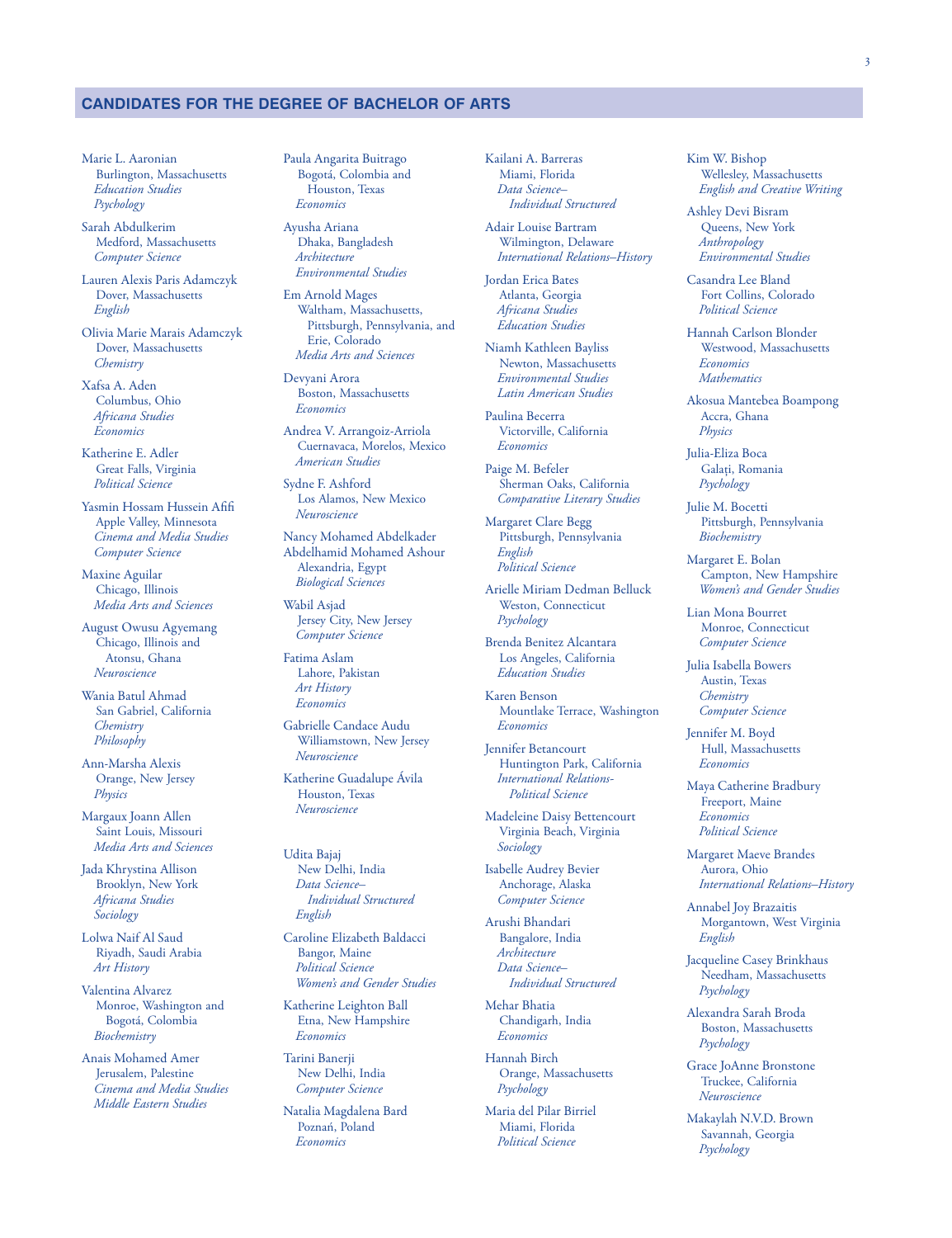Imogen Ciara Budetti San Francisco, California

*Sociology* 

Daniela Buitrago Miami, Florida *Computer Science Economics* 

Alexandra Lett Bullen-Smith Lawrenceville, New Jersey *Computer Science Mathematics* 

Isabel R Burdick Scarborough, Maine *Spanish* 

Sarah Wendy Burman Keene, New Hampshire **Theatre Studies** 

Sadie Clementine Bushara Oxford, England *Architecture* 

Jacquelyn Yichen Cai West Windsor, New Jersey *Computer Science Neuroscience* 

Caitlin Mary Campbell San Diego, California *Environmental Studies Media Arts and Sciences* 

Melisa Goana Campos Houston, Texas *Neuroscience* 

Mary Katherine Canzano Shrewsbury, Massachusetts *Chemistry* 

Kaia B. Carioli Wakefeld, Massachusetts *Neuroscience* 

Claire Mary Carlander Austin, Texas *Cinema and Media Studies* 

Melissa Carleton Palo Alto, California *Economics Mathematics* 

Savannah G. Cary West Jefferson, North Carolina *Astrophysics East Asian Studies* 

Kama Delaney Cerimele Simpsonville, South Carolina *Biological Sciences Psychology* 

Carmen Eve Chan Windsor, Ontario, Canada *Data Science– Individual Structured Economics* 

Kathryn Elizabeth Chan Singapore, Singapore *Cognitive and Linguistic Sciences*  Elizabeth Chang San Marino, California *Economics* 

Eva Chang Hacienda Heights, California *International Relations-Political Science* 

Emma H. Chang-Rabley Bethesda, Maryland *Biological Sciences* 

Teran Chapis Bristol, Connecticut *Political Science* 

Sarah Charpentier Billings, Montana *Cinema and Media Studies* 

Sunaina Chatterjee Mumbai, India *International Relations–History* 

Navya Chawla Singapore, Singapore *Economics* 

Abigail Chen Potomac, Maryland *Computer Science* 

Chelsea Chen Chino Hills, California *Sociology* 

Chen Chen Nanjing, Jiangsu, China *Computer Science* 

Daoyi Chen Beijing, China and Bellevue, Washington *East Asian Languages and Cultures History* 

Elaney Madelyn Hae-Jin Cheng Los Altos, California *Computer Science Education Studies* 

Maria Jose Chiang Rebatta Minneapolis, Minnesota *Political Science* 

Sierra Morgan Chiao Hong Kong, Hong Kong *Media Arts and Sciences* 

Holly Elizabeth Chin Newton, Massachusetts *Economics* 

Allison Chiou Rochester, Minnesota *Biochemistry* 

Ashley H. Cho Silver Spring, Maryland *Economics* 

Laura Daeun Cho Austin, Texas *Chemistry* 

Esther J. Choe Princeton Junction, New Jersey *Computer Science English* 

Seung Hyun Choi Seoul, Republic of Korea *Biochemistry* 

Saanah Kashyap Choksi Mumbai, India *Economics* 

Tianyu Chu Beijing, China *Economics Italian Studies* 

Tifany Chu San Marino, California *English Media Arts and Sciences* 

Yu-Qing Chua Beijing, China *Biological Sciences* 

Sara Katherine Clark Bedford, New Hampshire *Computer Science* 

Katelan Elizabeth Cline Oviedo, Florida *Political Science* 

Stephanie E. Cobas Bronx, New York *American Studies* 

Maya Collins Santa Clara, California *Economics* 

Katharine Hye Jung Conklin Worcester, Massachusetts *Education Studies Religion* 

Stephanie Consuegra Hialeah, Florida *Psychology* 

Angelora C. Cooper Wesley Chapel, Florida *Computer Science* 

Victoria Isabel Cottrell The Woodlands, Texas *Biochemistry* 

Rebecca Esther Cox Falmouth, Massachusetts *Environmental Studies* 

Mila Eve Cuda Los Angeles, California *English and Creative Writing* 

Lily E. Cuellarsola Naples, Florida *Philosophy* 

Cheyenne Lillian Curley Washington, District of Columbia *Comparative Literary Studies Middle Eastern Studies* 

Jingyi Dai Fairfeld, Connecticut *Economics* 

Tantan Dai Beijing, China *Mathematics* 

Soumaya Dammak Sfax, Tunisia *Computer Science Economics* 

Nhi Nguyen Thao Dang Quincy, Massachusetts *Education Studies* 

Charity-Temitope Daramola Woodbridge, New Jersey *Africana Studies Education Studies* 

Olivia Merryweather Charlotte Davis East Haddam, Connecticut *German Studies History* 

Vanessa Cumijoy Delarca Asheville, North Carolina *Education Studies* 

Alexandra Delgadillo Los Angeles, California *Biological Sciences* 

Suzana Nicole DeRosa-Farag New York, New York *French* 

Rachel Lynn Desmond Longmont, Colorado *Economics Women's and Gender Studies* 

Grey Mae Britos Devlin Dededo, Guam and Poughkeepsie, New York *American Studies Music* 

Alexandra Monique DeWeese Scottsdale, Arizona *International Relations-Political Science* 

Harkismat Kaur Dhaliwal Diablo, California *Political Science* 

Charlotte Emily Diamant El Cerrito, California *Environmental Studies* 

Jolina Marie Dimen New York, New York *Economics* 

Nicole Lorelei Doerges San Marino, California *Cinema and Media Studies*  **Theatre Studies** 

Taylor N. Doke Wicklife, Kentucky *English and Creative Writing*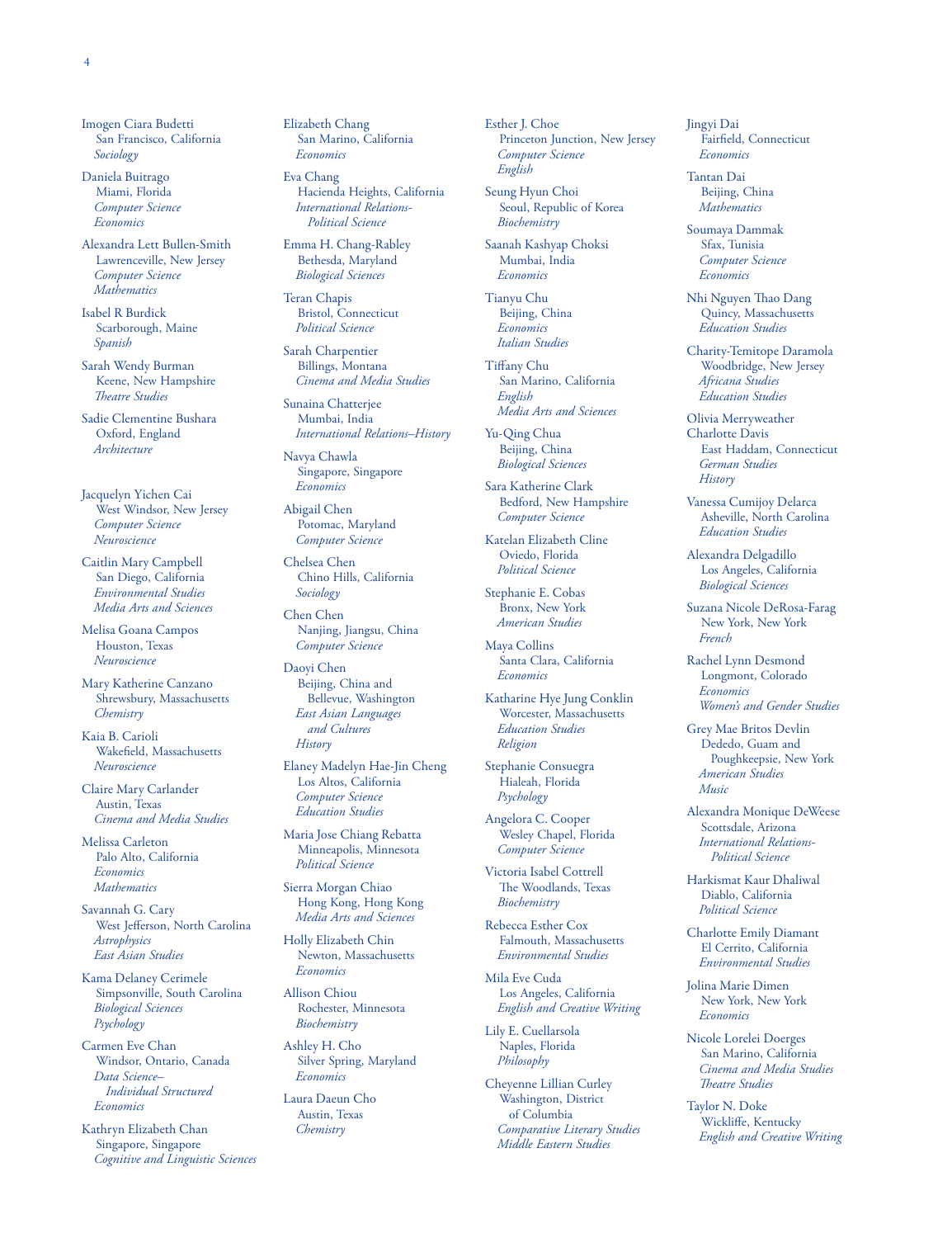Hannah J. Dong Charlotte, North Carolina *Media Arts and Sciences* 

Grace Catherine Driver Poway, California *Economics* 

Kyra S. Du Potomac, Maryland *Economics* 

Yunxiao (Dara) Duan Beijing, China *Astronomy* 

Emery Jane Dutton Wayland, Massachusetts *Anthropology* 

Laura June Dyble Albany, California *Economics* 

Aya ElHassan Boston, Massachusetts *Women's and Gender Studies* 

Eve P. Elkort Sudbury, Massachusetts *Music* 

Abigail C. Ellis Los Angeles, California *Art History* 

Olivia Lynn Ellis Lake Mary, Florida *Political Science* 

Yasemin Ersen Newton, Massachusetts *Neuroscience* 

Julia Stephanie Esposito Guilford, Connecticut *Biological Sciences Environmental Studies* 

Alexandra Ann Ewing Philadelphia, Pennsylvania *English and Creative Writing* 

Katharine Rose Bowman Fagan Upland, California *Political Science* 

Stephanie Fan Shanghai, China *Art History Economics* 

Catherine Farr Williams Prague, Czech Republic *Education Studies Psychology* 

Megan M. Farrah Winfeld, Missouri *Chemical Physics* 

Nora Erika Fayyazuddin Ljungberg Uppsala, Sweden *Mathematics Physics* 

Olivia Feldman South Pasadena, California *History Religion* 

Olivia Eve Rakov Fennell Weston, Massachusetts *Classics* 

Zoë Alexa Ferguson San Francisco, California *Women's and Gender Studies* 

Hope Victoria Ferris Cary, North Carolina *History* 

Paige E. Feyock Atlanta, Georgia *Africana Studies* 

Olivia P. Filipiak Wrocław, Poland *Mathematics* 

Rebecca Carly Finkelstein Oakland, New Jersey *English and Creative Writing* 

Katrina Altah Fisher Baltimore, Maryland *Political Science* 

Michael J. Fisher Bartonville, Illinois *Biological Sciences* 

Mariela Flores-Hernández East Los Angeles, California *English Spanish* 

Jessica Rubi Flores-Olguin Durham, North Carolina *Computer Science* 

Micah P. Fong San Diego, California *Teatre Studies Women's and Gender Studies* 

Sarah Abigail Fox Highland Park, Illinois *Economics* 

Jillian Foye Cary, North Carolina *Political Science* 

Sophia A. Friedman San Diego, California *Biological Sciences* 

Julie A. Fucarino Newport News, Virginia *Mathematics* 

Marina Lara Brazer Furbush Mill Valley, California *Astrophysics* 

Riley Joy Gantt Pasadena, California *American Studies* 

Danya Gao San Ramon, California *Computer Science* 

Victor Yiwei Gao Singapore, Singapore *Music*  **Theatre Studies** 

Xurui Gao Shenzhen, Guangdong, China *Economics* 

Gabriella Mengia Garcia Chandler, Arizona *Anthropology Cognitive and Linguistic Sciences* 

Isabella Brianna Garcia Rancho Cucamonga, California *English and Creative Writing History* 

Tifany Garcia Bronx, New York *Psychology* 

Risako Gen Tokyo, Japan *Biochemistry* 

Adhel Geng Ngong Geng Juba, South Sudan *Media Arts and Sciences Philosophy* 

Zaria Simone George Palm Coast, Florida *Art History English* 

Ellie Gibbs Anaheim, California *Biological Sciences* 

Jessica Felicia Ting Rui Goh Singapore, Singapore *Economics Political Science* 

Jesslyn Felicia Ting Yu Goh Singapore, Singapore *Biological Sciences Computer Science* 

Annie S. Gomez Hyattsville, Maryland *Latin American Studies Physics* 

Cesiah Claribel Gomez Houston, Texas *Neuroscience* 

Jacqueline S. Gong Newton, Massachusetts *Biological Sciences* 

Annabella Gonzalez Hialeah, Florida *American Studies Sociology* 

Paulina Eugenia González Tovar Caracas, Venezuela *Neuroscience* 

Nina Goodman Closter, New Jersey *Data Science– Individual Structured Music* 

Nia S. Goodridge Lithonia, Georgia *Peace and Justice Studies* 

Olivia Zel Eror Gorman Bristol, Connecticut *Studio Art Women's and Gender Studies* 

Sarah Michelle Green Edmond, Oklahoma *Political Science* 

Tianna Jennaye Green Belleville, Illinois *Physics* 

Rose Honora Griesgraber Los Angeles, California *Classics* 

Rosalie Mercedes Grijalva Grand Forks, North Dakota *Neuroscience* 

Alexandra Gross Cupertino, California *Neuroscience Studio Art* 

Yutong Guo Shanghai, China *Computer Science Economics* 

Iris Simone Adejola Haastrup-Sanders Chicago, Illinois *Architecture* 

Eleanor Kate K. Habich Houston, Texas *Astrophysics English* 

Kathryn Anne Hall Cumberland, Maine *Anthropology Classical Civilization* 

Talía Monēt Hall Houston, Texas *Biological Sciences* 

Nicole N. Hang Taipei, Taiwan *Psychology* 

Rocio Cuesta Harvey Decatur, Georgia *Sociology* 

Mariah Hassan Lahore, Pakistan *Biochemistry* 

Kayli Brenáe Hattley Houston, Texas *Biological Sciences*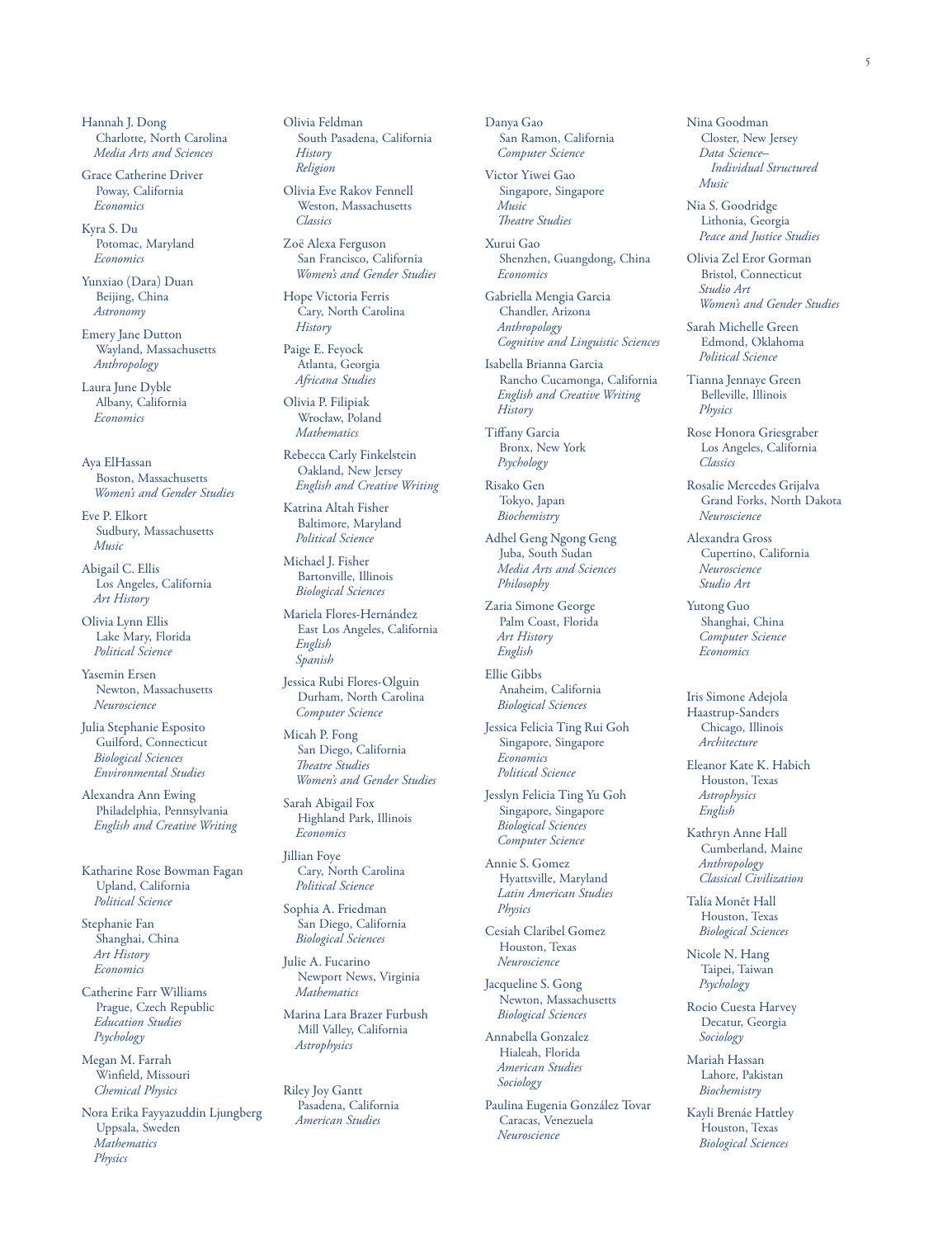Grace M. W. Heizer Portland, Oregon *International Relations-Political Science* 

Michaella Renée Diana Henry Boston, Massachusetts *Individual Major* 

Marisa Hensch Vista, California *Mathematics* 

Diana Hernandez Houston, Texas *Data Science– Individual Structured* 

Faith Angelina Hernández Houston, Texas *Biological Sciences* 

Diana Victoria Hernandez Caballero La Libertad, Honduras *Media Arts and Sciences* 

Mariela Hernandez Cruz Fort Myers, Florida *Sociology* 

Lily Ann Herold Athens, Ohio *English Environmental Studies* 

Sarai Dov Hertz-Velázquez West Hartford, Connecticut *Environmental Studies* 

Zoë Heywood Newton, Massachusetts *Psychology* 

Kaylee Hill Hingham, Massachusetts *Computer Science Neuroscience* 

Ivy Ho Medford, Massachusetts *Computer Science* 

Stella Ho Rockville, Maryland *Economics French* 

Rebekah Hobbs Bridgewater, New Jersey *Psychology Spanish* 

Nora Hoch Wilton, Connecticut *Astrophysics* 

Anna Holemans Sewell, New Jersey *English Political Science* 

Sylvia Sage Holland Durham, Maine *Environmental Studies*  Eury Hong Seoul, Republic of Korea *Media Arts and Sciences* 

Jennifer Lee Horkovich Westport, Connecticut *Environmental Studies Political Science* 

Anna Hu West Windsor, New Jersey *Biochemistry* 

Helena Hu Los Angeles, California *Biochemistry Computer Science* 

Jenna Hua New York, New York *Education Studies Psychology* 

Audrea Huang Irvine, California *Computer Science* 

Elizabeth Hsuan Huang Taichung, Taiwan *Computer Science* 

Eunjeong Hur Busan, Republic of Korea *Economics* 

Selina Huynh Garden Grove, California *Mathematics* 

Gabrielle Dominique Inchoco Fairfeld, Connecticut *Computer Science* 

Ghislaine Noella Ingabire Kigali, Rwanda *East Asian Languages and Cultures Economics* 

Rubiyah Bint Isa Boston, Massachusetts *Education Studies English* 

Britney Faith Jackson Chester, West Virginia *Economics* 

Grace Cooper Wilson Jackson Dallas, Texas *Astronomy Peace and Justice Studies* 

Ashley Jang Norman, Oklahoma *American Studies Economics* 

Mehreen Jatoi Karachi, Pakistan *Economics Political Science* 

Elizabeth R. Jessen Burbank, California *Economics Spanish* 

Anushri Jhunjhunwala Mumbai, India *Data Science– Individual Structured* 

Grace Jiang Great Neck, New York *Media Arts and Sciences* 

Carolina Alisa Jiménez Minneapolis, Minnesota *Geosciences* 

Sydney Alexis Jobson Weston, Florida *Neuroscience* 

Minerva Johar New York, New York *Mathematics Physics* 

Adrien Vick Johnson Houston, Texas *Psychology* 

Felicity June Johnson Rye, New York *Biological Sciences* 

Imogene Hazel Johnson Salinas, California *Political Science* 

Miwa Anne Joiner Milton, Massachusetts *French Mathematics* 

Allyson Paige Jones Shawnee, Kansas *East Asian Studies* 

Vanessa Jayne Jones Paradise Valley, Arizona *English and Creative Writing* 

Kensy Veronica Jordan New York, New York *Media Arts and Sciences* 

Lauren Jordan Nashville, Tennessee *Environmental Studies History* 

Mackenzie Grace Jordan Otisfeld, Maine *Economics* 

Kayla Erin Kane Los Angeles, California *Art History* 

Hana Jackson Kaneko Brooklyn, New York *English and Creative Writing* 

Sungeun Kang Los Angeles, California *Mathematics* 

Aditi Kannan Andover, Massachusetts *Biochemistry* 

Pamela Jeanne Kapolka Lebanon, Pennsylvania *Economics* 

Rabia Mafouh Kassim Cambridge, Massachusetts *Education Studies* 

Anushka Kelshikar Mumbai, India *Economics* 

Timia Kennerly Nashville, Tennessee *East Asian Languages and Cultures* 

Julianna Ines Kenny-Serrano Mexico City, Mexico *Neuroscience Philosophy* 

Aine Kenwood Potomac, Maryland *Computer Science* 

Sehyr Zainab Khan Warren, New Jersey *Neuroscience* 

Sara Khim Seoul, Republic of Korea *Sociology* 

Erin Kim Bakersfeld, California *Biochemistry* 

HyunSeo Kim Seoul, Republic of Korea *Computer Science* 

Jenna Cejin Avery Kim London, England *Computer Science* 

Jennie Jisoo Kim Boston, Massachusetts *Mathematics* 

Julia Kim Winchester, Massachusetts *Economics Spanish* 

Julie Kim Queens, New York *Economics* 

Jane Dzung Kinsella Healdsburg, California *Art History French Cultural Studies* 

Marissa Noelle Klein Doylestown, Pennsylvania *Astrophysics* 

Shreya Kochar Fremont, California *Computer Science*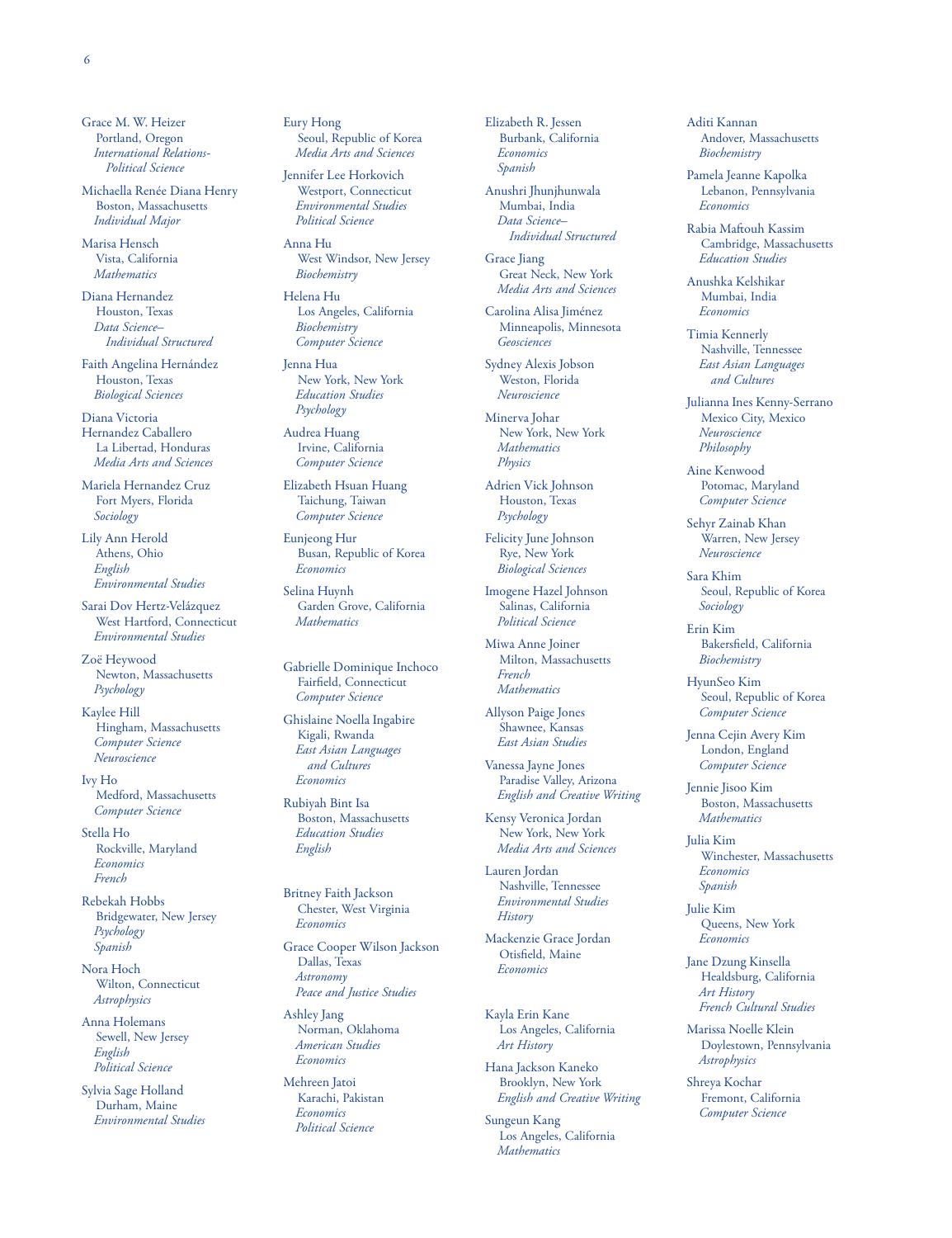Ito Koeda Shanghai, China *Spanish* 

Tara Oanh Kohli Philadelphia, Pennsylvania *Art History* 

Madeleine Ann Kolaja London, England *Sociology* 

Skylar P. Kolisko Hampden, Massachusetts *Computer Science Data Science– Individual Structured* 

Asia Sahnur Korkmaz Ypsilanti, Michigan *Peace and Justice Studies* 

Sabrina Rei-Ay Tan Koseki Houston, Texas *Biochemistry* 

Parthena Eleni Kotsalidis Boston, Massachusetts *Biochemistry* 

Madeleine Vann Kraatz Tokyo, Japan *East Asian Languages and Cultures Environmental Studies* 

Brooke Krehbiel Lowell, Massachusetts *Biological Sciences* 

Ishita Krishan Woodbury, New York *Economics History* 

Tsz Ki Josie Ku Hong Kong, Hong Kong *Computer Science Education Studies* 

Christine Lam Towson, Maryland *Computer Science* 

Anika Langberg Queens, New York *Political Science* 

Carrie Lanman Grapevine, Texas *Classics Economics* 

Chloe J Larkin Albuquerque, New Mexico *Sociology* 

Olivia deFrees LaRoche Searsmont, Maine *International Relations-Political Science* 

Paulina D. Lavrova Ames, Iowa *Education Studies Philosophy* 

Astrid Elisabeth Lawyer Stockholm, Sweden *Physics* 

Emily Mỹ Khương Lê Hillsdale, New Jersey *Biological Sciences* 

Katherine Proftt Leary Wheeling, West Virginia *History* 

Maya Jordan Lebowitz Jacksonville, Florida *Chemistry* 

Camila Lee Los Angeles, California *Computer Science* 

Cin Ji Lee Seoul, Republic of Korea *Media Arts and Sciences* 

Mary Anne Lee San Diego, California *Biological Sciences* 

Seunghoon Lee Montgomery, Alabama *Economics* 

Sophie Elise Lemmerman Saint-Germain-en-Laye, France *Studio Art* 

Janelle Leung Mesa, Arizona *Media Arts and Sciences* 

Nicole You-Hui Leung Shanghai, China *Mathematics Physics* 

Lorna Juan Juan Li Taunton, Massachusetts *Biological Sciences* 

Lucinda Li New York, New York *Neuroscience* 

Mohan Li Shenzhen, Guangdong, China *Chemistry Psychology* 

Vanessa Yi Ran Li Nagoya, Japan and Shanghai, China *Chemistry Sociology* 

Yihui Liao Manlius, New York *Computer Science East Asian Studies* 

Gabriela Emma Lichucki La Cañada Flintridge, California *Cognitive and Linguistic Sciences Economics* 

Na Youn Lim Seoul, Republic of Korea *Sociology* 

Amy Jiang Lin Raleigh, North Carolina *Chemistry German Studies* 

Audrey A. Lin Fremont, California *Psychology* 

Sabrina Lin Pembroke Pines, Florida *Media Arts and Sciences* 

Jessica Lauren List Fort Worth, Texas *Art History English* 

Amy Liu Seattle, Washington *Chemistry* 

Hanyue Terri Liu Beijing, China *Computer Science* 

Jiawei (Selina) Liu Beijing, China *Computer Science Political Science* 

Xinyu Liu Ningbo, Zhejiang, China *Computer Science* 

Yaxin Liu Beijing, China *Computer Science* 

Alia Liu Jiaying Beijing and Shenzhen, Guangdong, China *Economics* 

Helen Lokhmanenko Natick, Massachusetts *Neuroscience* 

Jianwei Lu Beijing, China *History* 

Sara Ann Lucas Natick, Massachusetts

*English and Creative Writing*  Neha Lund

Manalapan, New Jersey *Sociology* 

Luna Lyu Shanghai, China *Mathematics* 

Karla Macias Los Angeles, California *Physics* 

Erin Grace MacQueen Framingham, Massachusetts *French Political Science* 

Veeksha Madhu Dubai, United Arab Emirates *Data Science– Individual Structured Economics* 

Carol YuXin Mai Houston, Texas *Computer Science Economics* 

Anaina Malik Delhi, India *Media Arts and Sciences* 

Eleanor Parker Mallett Berwick, Maine *Peace and Justice Studies* 

Vivien Manning Corte Madera, California *American Studies Education Studies* 

Asma Mardini Sidon, Lebanon *Economics* 

Ari Marks Eagle Point, Oregon *Political Science* 

Michaela Annelyse Markwart Cohasset, Massachusetts *Political Science Psychology* 

Kacela Imani Martin Detroit, Michigan *Media Arts and Sciences* 

Daniela Martinez Huntington Park, California *Political Science Women's and Gender Studies* 

Genesis Martinez Lawrence, Massachusetts *Sociology* 

Alexandra Marina Martinez Lopez Durham, North Carolina *Neuroscience* 

Kathryn Marton Whitehouse Station, New Jersey *Data Science– Individual Structured* 

Lindsey Maria McBride Doylestown, Pennsylvania *Economics* 

Amira Mutuc McCants Seattle, Washington *Economics Spanish* 

Claire Maria McCloud Saint Louis, Missouri *Education Studies Sociology* 

Floranne Alexandria McComas Baltimore, Maryland *Political Science*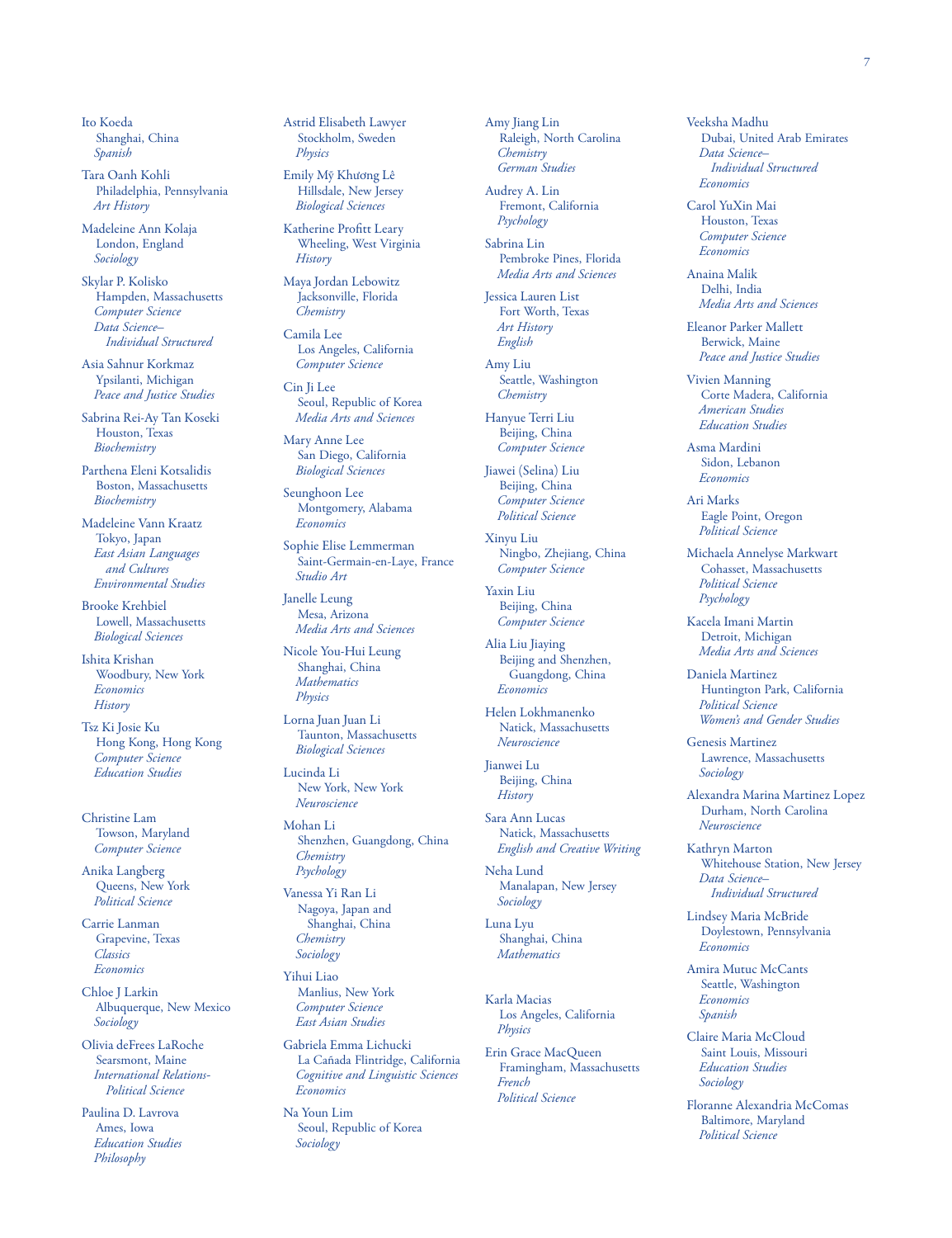Ana Luisa Brady McCullough Ithaca, New York *Political Science Women's and Gender Studies* 

Ana Armstrong McDade Ridgewood, New Jersey *Individual Major* 

Ryan Haley McMorrow Carlisle, Massachusetts *Environmental Studies* 

Jordan B. Meares-Garcia New Haven, Connecticut *Neuroscience* 

Arshia Mehta Mumbai, India *Chemistry Economics* 

Sophia L. Meier Syracuse, New York *Chemistry* 

Julia Meister Oak Park, Illinois *Mathematics* 

Anna Grace Mervosh Suffield, Connecticut *Environmental Studies Political Science* 

Dominique Marie Mickiewicz Montclair, Virginia *French International Relations–History* 

Lizette Melissa Mier Phoenix, Arizona *Sociology* 

Mireille Aiko Mistral Miller Salt Lake City, Utah *Latin American Studies Sociology* 

Rose Elizabeth Galik Miller Chico, California *Religion* 

Dante Grace Minichetti Greenwich, Connecticut *Psychology* 

Ella Mints New York, New York *Art History* 

Jennifer Miranda Mountain View, California *Computer Science Education Studies* 

Luiza Miranda Correa Eboli São Paulo, Brazil *Data Science– Individual Structured Economics* 

Emily H. Mo Palo Alto, California *International Relations–Economics*  Rachel Nicole Kaajeekane Moberg Centerville, Massachusetts *Economics Environmental Studies* 

Hayley Judith Moniz Westfeld, Massachusetts *Sociology* 

Marin A. Moore Demarest, New Jersey *Economics* 

Valentina Morakis Long Island, New York *Biological Sciences* 

Hannah Sylvia Morse Boston, Massachusetts *History* 

Sarah L. Most Eagan, Minnesota *Political Science* 

Giselle Margarita Mota Los Angeles, California *American Studies Sociology* 

Victoria Morais Moura Tulsa, Oklahoma *International Relations–Economics* 

Francisca Belén Moya Jiménez Santiago, Chile *Data Science– Individual Structured* 

Maryam Yamín Muhammad Springfeld, Massachusetts *Cognitive and Linguistic Sciences* 

Katherine Rose Muniz Los Angeles, California *Environmental Studies* 

Elizabeth A. Murray Chatham, New Jersey *Neuroscience* 

Sylvia Njeri Mutua Ellington, Connecticut *Neuroscience* 

Srimayi Mylavarapu Brookfeld, Wisconsin *Political Science* 

Maryam Nafe Abu Dhabi, United Arab Emirates *Neuroscience* 

Anna Nakamura Honolulu, Hawai'i *Biological Sciences* 

Maria Conchita Agana Navarro Manila, Philippines *Media Arts and Sciences* 

Natalie Alexis Nieves Chicago, Illinois *American Studies* 

Elizabeth Ariana O'Brien Wilmington, Delaware *Psychology* 

Jenna Ocheltree Libertyville, Illinois *Chemical Physics* 

Oreoluwa Esther Odeyinka Rochester, Minnesota *Computer Science* 

Josephine Awino Odhiambo Kisumu, Kenya *Economics Environmental Studies* 

Grace Sun-ju Oh Portland, Oregon *Economics Environmental Studies* 

Jisun Oh Seoul, Republic of Korea *Media Arts and Sciences* 

Natalie A. O'Hern Rochester, New York *Chemistry* 

Oladunni Danielle Temilola Oladipo Canton, Massachusetts *Africana Studies Anthropology* 

Karolina Anna Oleszczuk Warsaw, Poland and Paris, France *Cinema and Media Studies Peace and Justice Studies* 

Marglucy Bonareri Omwega Glenn Dale, Maryland *Anthropology* 

Sierra Mackenzie Orr Chicago, Illinois *Neuroscience* 

Lizette Anai Ortega Houston, Texas *Physics* 

Ana Belén Ortega Vasquez South Los Angeles, California *Education Studies Political Science* 

Sandra Osei-Frimpong Easton, Pennsylvania *Peace and Justice Studies* 

Zoë Owens Milledgeville, Georgia *East Asian Languages and Cultures Political Science* 

Abigail Y. Pan Shanghai, China *English Physics* 

Mingyue Pan Shanghai, China *Economics Mathematics* 

Madeline Marie Paoletti Raleigh, North Carolina *Biological Sciences* 

Marisa Lin Papagelis Westborough, Massachusetts *Data Science– Individual Structured Economics* 

Sarah Pardo Watertown, Massachusetts *Computer Science* 

Christina Eun Park Cupertino, California *Economics* 

Grace Park Los Angeles, California *Psychology* 

Seiyeon Park Seoul, Republic of Korea *Media Arts and Sciences* 

Farzana Chipty Patwa Winchester, Massachusetts *Mathematics* 

Annalise Marie Paul Oak Park, Illinois *Education Studies Psychology* 

Beatriz Paulino Ozuna Lynn, Massachusetts *Neuroscience* 

Diana Gillette Paulsen Houston, Texas *French Political Science* 

Nora Carolina Pearce Mahoney Scituate, Massachusetts *Art History Education Studies* 

Laila N. Pearson Boston, Massachusetts *Environmental Studies* 

Sophia Emily Pechaty Minneapolis, Minnesota *Peace and Justice Studies* 

Valentina Pedroza Muñoz Boston, Massachusetts *Economics* 

Elizabeth Katie Pelletier West Warwick, Rhode Island *Cinema and Media Studies English and Creative Writing* 

Sophia Montserrat Pe a .<br>Mooresville, North Carolina *Biochemistry*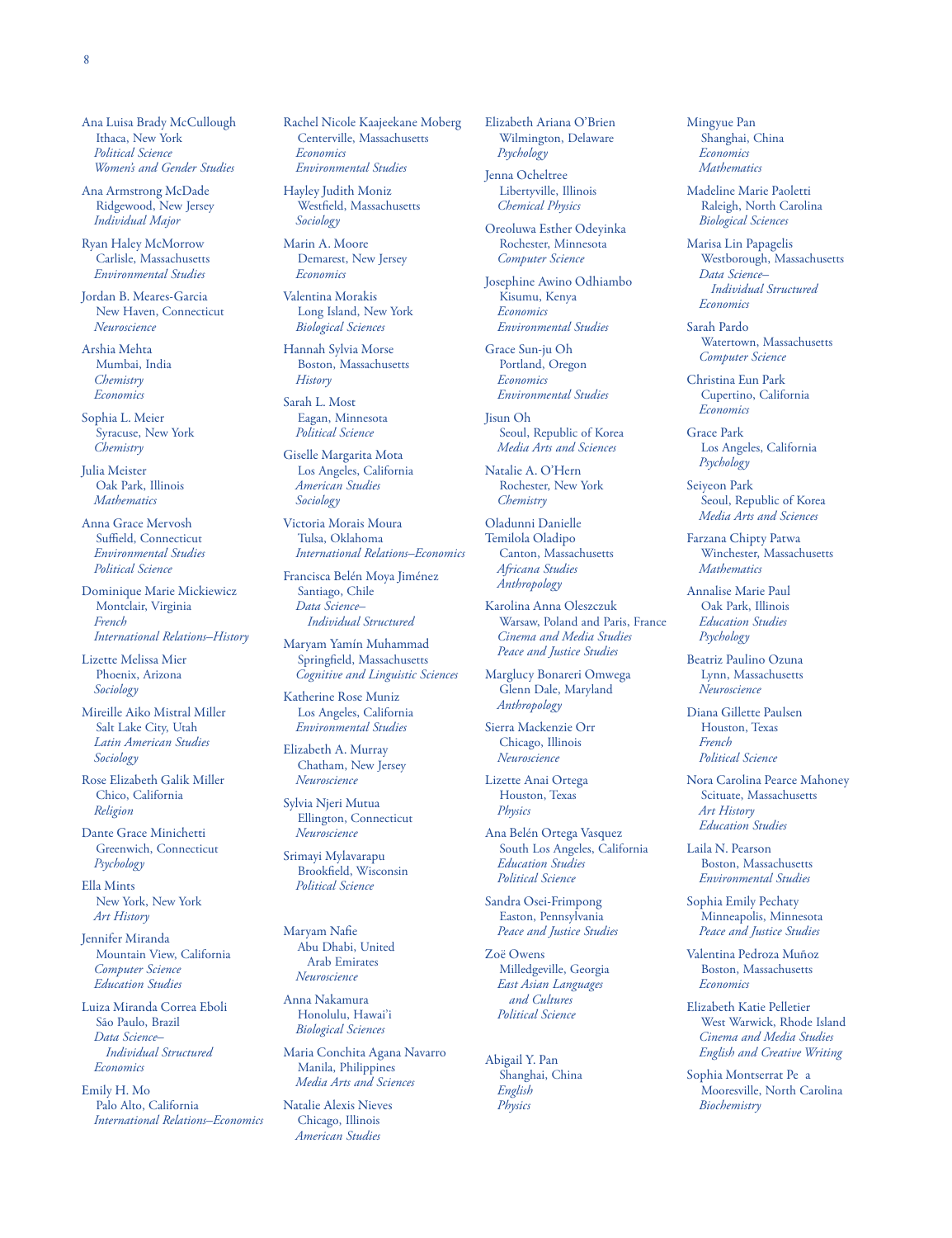Meliza C. Perez Houston, Texas *Chemistry* 

Brianna Elizabeth Perry Litchfeld, New Hampshire *Biochemistry* 

Caitlin L. Pham Garden Grove, California *Computer Science* 

Julia Philippe-Auguste Baltimore, Maryland *French Sociology* 

Sydney E. Pierce High Point, North Carolina *Psychology* 

Bianca Pio Springfeld, Massachusetts *Computer Science* 

Parker Grace Piscitello-Fay San Francisco, California *Economics English* 

Janeth Pizano Houston, Texas *Economics* 

Isabel Ellen Pless Jericho, Vermont *Cognitive and Linguistic Sciences* 

ü Fiona T lay Powers Özyurt Boston, Massachusetts *Astrophysics Religion* 

Elizabeth Alicea Purvis Amherst, New Hampshire *International Relations-Political Science* 

Ziyue Qian Shanghai, China *Computer Science Political Science* 

Emily Kathleen Quin Tampa, Florida *Psychology* 

Amy Marilyn Quintanilla Panorama City, California *Physics* 

Harshini N Raman Princeton Junction, New Jersey *Neuroscience* 

Sanjana Ramchandran Spring, Texas *Biological Sciences* 

Grace R. Ramsdell Cambridge, Massachusetts *English and Creative Writing Studio Art* 

Julia Madison Rappaport Bala Cynwyd, Pennsylvania *English and Creative Writing* 

Alexandria Therese Reichle Jackson, Mississippi *Neuroscience* 

Zoë T. Reynolds Downers Grove, Illinois *Biological Sciences* 

Shelby Ripp Sturgeon Bay, Wisconsin *Biological Sciences* 

Alyssa Noelle Robins Sunnyvale, California *English and Creative Writing* 

Cassiana Olivia Robinson Cypress, Texas *International Relations-Political Science* 

Melanie Rodriguez Los Angeles, California *Architecture* 

Emerson Easley Rogers Seattle, Washington *American Studies Economics* 

Madeleine Alicia Rondestvedt Saint Paul, Minnesota *Psychology* 

Sofia Theresa Rose Wilmington, Delaware *Education Studies* 

Savannah Paige Roth Fairhaven, Massachusetts *International Relations-Political Science* 

Jax Rousselot Sydney, Australia *International Relations-Political Science* 

Maya Rubin New York, New York *Philosophy* 

Tessa Carina Rudolph Los Angeles, California *English* 

Lynsey Rumbaut Miami, Florida *Economics* 

Deena Saadi Irvine, California *Environmental Studies* 

Arianna Houston Leilani Sablad Colorado Springs, Colorado *Biochemistry* 

Sophia Saco Hialeah, Florida *English and Creative Writing Studio Art* 

Fatima Guadalupe Salcedo Los Angeles, California *Women's and Gender Studies* 

Aurora Lizette Sayavedra Herrera Guadalajara, Mexico and Portland, Oregon *Chemistry Women's and Gender Studies* 

Annika Lynn Schafer San Diego, California *Cognitive and Linguistic Sciences* 

Cassia B.F. Schuler Portland, Oregon *Environmental Studies Spanish* 

Deavihan Esther Faith Scott North Brunswick, New Jersey *English and Creative Writing* 

Isabel R. Seebold Concord, North Carolina *Psychology* 

Cynthia Serrano Najera Phoenix, Arizona *Computer Science* 

Pallavi Sethi New Delhi, India *Economics* 

Lana Michael Shanab Palos Hills, Illinois *Chemistry* 

Carmine A.W. Shannon Danville, Indiana *Japanese Language and Culture* 

Ruby Ann Shealy Gainesville, Florida *Political Science* 

Anushé Aamer Sheikh Dubai, United Arab Emirates *Computer Science* 

Leanne Shen Ambler, Pennsylvania *Computer Science* 

Michelle Y. Shen Dallas, Texas

*Environmental Studies*  Sarah R. Shepley Southbury, Connecticut

*Sociology*  Gabrielle Jennifer Shlikas

Bel Air, Maryland *Political Science* 

Tifany Madison Shou Atherton, California *Chemistry* 

Rachel Qi Sih Hong Kong, Hong Kong and Taipei, Taiwan *Economics Music* 

Portia Corinne Silver Upper Arlington, Ohio *Art History* 

Tarini Sinha Mumbai, India and London, England *English Women's and Gender Studies* 

Junita Sirait Sidikalang, Indonesia *Computer Science* 

Anne Isabelle Smith Marion, Massachusetts *Medieval and Renaissance Studies* 

Autumn Guillermina Smith San Diego, California *Data Science– Individual Structured* 

Madeline Smith Hemet, California *Classical Civilization* 

Julia Magdalena Sokołowska Bielsko-Biała, Poland *Environmental Studies International Relations-Political Science* 

Eliana Rose Sonderling Newton, Massachusetts *Neuroscience* 

Rinako Sonobe Yokohama, Japan *Studio Art* 

Meiya Rose Sparks Lin Santa Cruz, California *English and Creative Writing* 

Aiyana Ryan Spear Golden, Colorado *Mathematics* 

Kristina Spiru Durres, Albania *Chemistry* 

Léna Srun Seoul, Republic of Korea *Neuroscience* 

Hannah Stickler Algonac, Michigan *Physics* 

Sarah Elizabeth Stockman Houston, Texas *Biological Sciences* 

Chuyue Sun Nanjing, Jiangsu, China *Physics* 

Lauren Suhnyoung Sun Naperville, Illinois *Anthropology Neuroscience* 

JinJae Sung Seoul, Republic of Korea *Data Science– Individual Structured*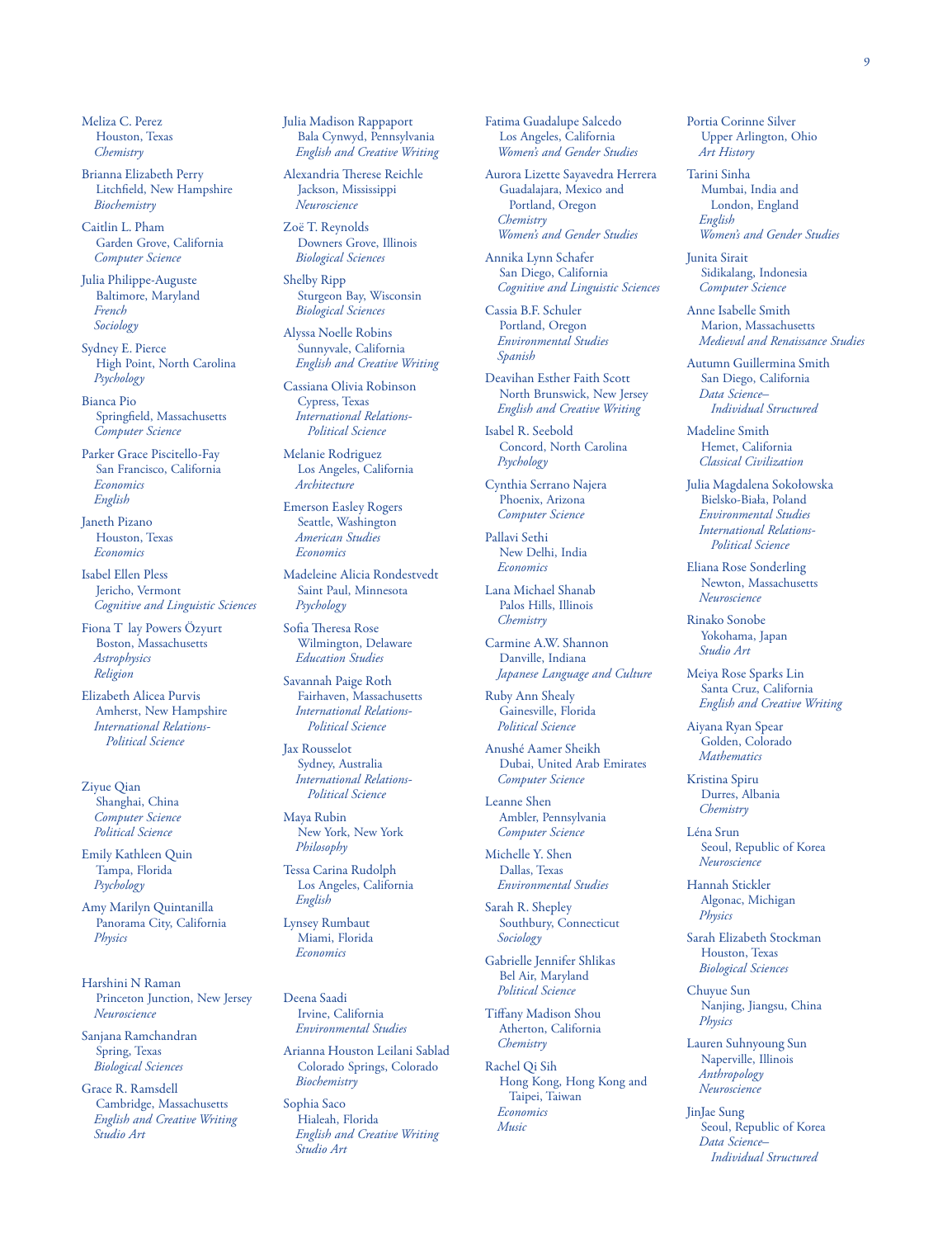10

Alexandra Anne Swerdlof Boise, Idaho *Peace and Justice Studies* 

Jordan Ann Synodi Hebron, Connecticut *English Political Science* 

Shen-Ming Syz Ridgewood, New Jersey *American Studies* 

Mika Taga Oakland, California *Studio Art* 

Farida Tahiry Kabul, Afghanistan *Computer Science* 

Linda Taing Seattle, Washington *Comparative Literary Studies* 

Ilana D. Tamir Westchester, New York *Media Arts and Sciences Spanish* 

Panya Tang Toronto, Ontario, Canada *Economics* 

Amy L. Tao Hong Kong, Hong Kong *Mathematics* 

Patricia Tao Savannah, Georgia *Economics* 

Tina Tarighian Short Hills, New Jersey *Computer Science* 

Leah Tefera Topsfeld, Massachusetts *Computer Science* 

Raine Johanna Tenerelli Ellensburg, Washington *Computer Science* 

Zahra Alexandra Thabet Chevy Chase, Maryland *Economics Mathematics* 

Sally Thach Woodbridge, Connecticut *Architecture Cognitive and Linguistic Sciences* 

Napapas Thanavisuth Bangkok, Thailand *Biological Sciences* 

Katherine Toye Foster City, California *Architecture* 

Andrea Trieu South Portland, Maine *Biochemistry* 

Patrizia Troccoli Dragonetti Caracas, Venezuela *Political Science* 

Etsegenet Seleshi Tsega Addis Ababa, Ethiopia *Economics* 

Deeksha V. Udupa Edison, New Jersey *Sociology* 

Annabel Bree Goble Uhlman Taipei, Taiwan *Data Science– Individual Structured* 

Cherilyn Uhm Staten Island, New York *Biological Sciences* 

Matéo Belén Ulloa-Gariepy Phoenix, Arizona *Individual Major* 

Chantal Alejandra Valdivia Chula Vista, California *Psychology Sociology* 

Emily Valle Chicago, Illinois *Education Studies Mathematics* 

Bryn M. van Dommelen Columbus, Ohio *English and Creative Writing* 

Katherine Alice Van Hecke Saint Paul, Minnesota *Latin American Studies Political Science* 

Emma Elise Van Scoy Northampton, Massachusetts *Geosciences* 

Aadya Varma New Delhi, India *Economics* 

Eva Lhotse Elisabeth Anna Venema Palmer, Alaska *Anthropology* 

Briana Vigil Santa Clarita, California *Data Science– Individual Structured* 

Chantaly Villalona Newark, New Jersey *Geosciences* 

Erin C. Villaronga Mulligan Tysons, Virginia *Peace and Justice Studies* 

Anna Noelle Vold Glenwood, Minnesota *Anthropology Environmental Studies* 

Larissa M. Walker Jenison, Michigan *Biological Sciences* 

Carrie Wang Amherst, Massachusetts *Cinema and Media Studies Cognitive and Linguistic Sciences* 

Peyton A. Wang Palo Alto, California *Computer Science* 

Sophie J. Wang Queens, New York *International Relations–History* 

Ella C. Warburg Mercer Island, Washington *Environmental Studies Women's and Gender Studies* 

Jessica Diane Washington Vancouver, British Columbia, Canada *Astrophysics* 

Deana-Rae Soraya Weatherly Nantucket, Massachusetts *Art History* 

Mackenzie Charles Weatherly Chicago, Illinois *French Political Science* 

Abigail Sadye Webster Tacoma, Washington *Classics* 

Julia Louise Weed Boulder, Colorado *Sociology* 

Jessica Ann Wegner Taipei, Taiwan *Environmental Studies Physics* 

Pamela Gail Weinstein-Molloy Wayland, Massachusetts *International Relations–Economics Russian Area Studies* 

Genevieve Catherine Welch Portland, Maine *Music* 

Sarah Wells-Moran Camas, Washington *Geosciences Physics* 

Lily B. Wetherington Hope, Maine *Economics* 

Hadley A. Whalen Orleans, Massachusetts *Cognitive and Linguistic Sciences* 

Hannah W. Whellan Austin, Texas *Computer Science* 

Abigail Genevieve White Savannah, Georgia *Astronomy Mathematics* 

Breanna White Newport News, Virginia *Cinema and Media Studies Computer Science* 

Caroline Paige White San Antonio, Texas *American Studies Spanish* 

Cassidy Whitney Lincoln, Nebraska *Psychology Women's and Gender Studies* 

Raven Aldene Sapphron Whyles Boston, Massachusetts *Cinema and Media Studies* 

McKenzie Ann Wilkins Los Angeles, California *Religion* 

Emily Morgan Williams Osterville, Massachusetts *Art History* 

Gretchen Wright Willmuth South Burlington, Vermont *East Asian Languages and Cultures Psychology* 

Kyra Shan Wilson Sewanee, Tennessee *History* 

Sophie I. Wilson Paris, France *Media Arts and Sciences* 

Jada L. Wiltz Lafayette, Louisiana *Psychology* 

Ainsleigh Dye Winget Greenwich, Connecticut *Architecture* 

Samantha Grace Wolstenholme-Britt Cary, North Carolina *American Studies* 

Hyunsoo Grace Woo Seoul, Republic of Korea *Political Science* 

Kayla Pearl Woodie Nashua, New Hampshire *Geosciences* 

Grace Candace Woodruf Waterbury Center, Vermont *English Political Science* 

Julianna M. Wright Tampa, Florida *Economics*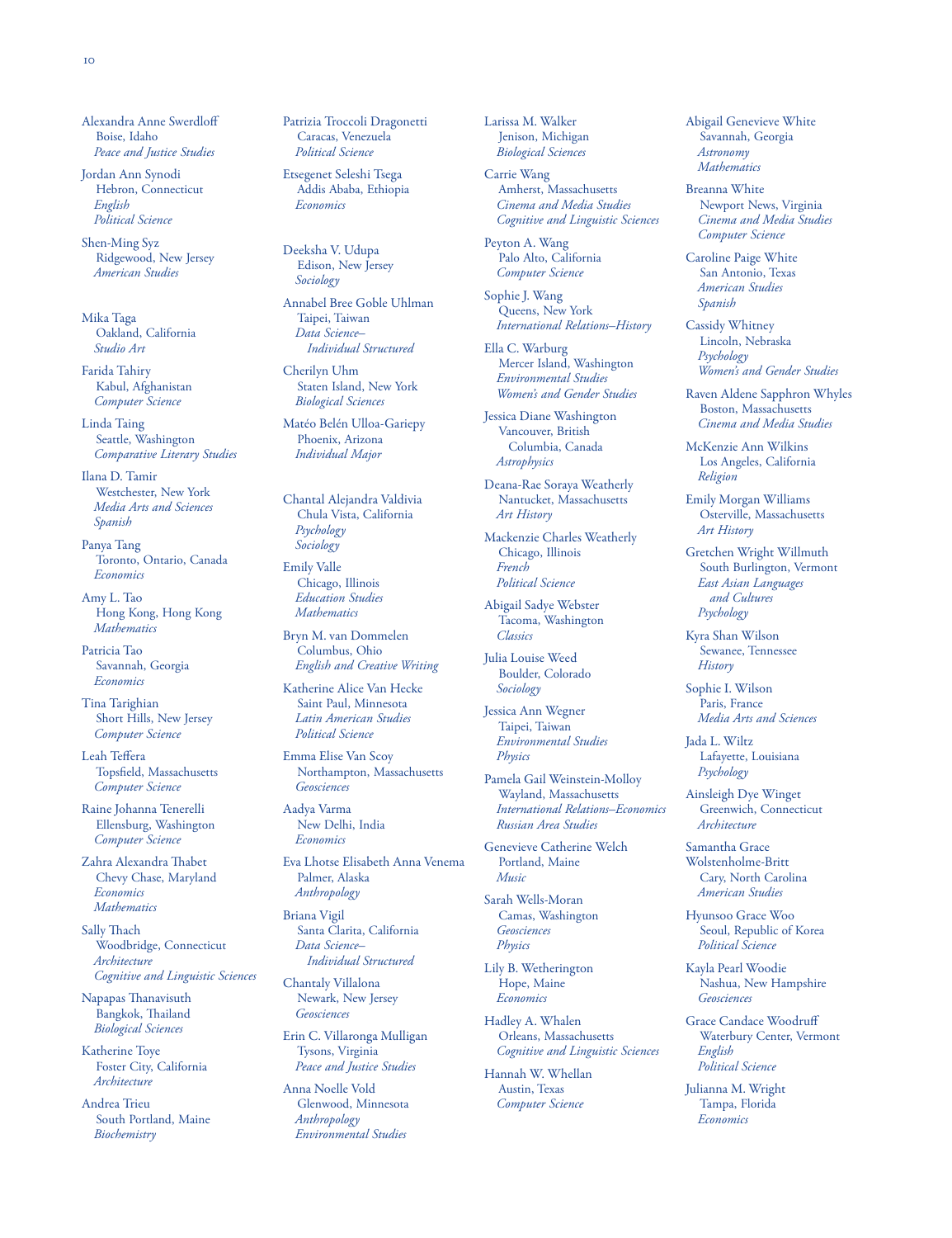Wuxi, Jiangsu, China Ava T. Yokanovich Zhi Zhang  $East$  Asian Studies

Berlin, Massachusetts Ramsey, New Jersey

Le Fan Xiao Shanghai, China *Psychology* 

Ann A. Xu West Windsor, New Jersey *Neuroscience Physics* 

Anna C. Xu Houston, Texas *Neuroscience* 

Catherine Tianchen Yang Princeton, New Jersey Jennifer Chen-Yue Zhu<br>M*athematics* Determines Maryland Potomac. Maryland

Claire Qianyi Yang Basking Ridge, New Jersey *Economics Spanish* Micaela Zelk of Columbia

Funing Yang Beijing, China *Computer Science* **Melissa F. Zepeda**<br>*English* Inglewood, Cal

Joy Yang *Environmental Studies*  Taipei, Taiwan *Biological Sciences* Princeton, New Jersey *Environmental Studies Economics* 

Ying Ying Yang *Sociology*  Guangzhou, Guangdong, China **Economics** Sudbury, Massachusetts

Xi Wu Rebecca Ni Ye Jing Zhang Wuxi, Jiangsu, China Lexington, Massachusetts Sugar Land, Texas, Chemistry Chemistry *Mathematics* Yiran Wu *Russian Political Science* 

*Computer Science* Stillwater, Minnesota Shanghai, China

Piper C. Wysocki Noelle J. Yoo *Physics Physics Cognitive and Linguistic Sciences* Shanghai, China

> Yidou You Wuhan, Hubei, China *Philosophy*

Sarah Madrone Young Williamsville, Vermont *Neuroscience* 

Meredith Anne Youngblood New Fairfeld, Connecticut *English and Creative Writing History* 

Jennifer An Yang Yu Hong Kong, Hong Kong *Education Studies Political Science* 

Annalise Nicole Zabriskie Jackson Hole, Wyoming *Economics* 

Sanford, Florida *Psychology* 

*English* Inglewood, California

*Computer Science* 

*Economics Mathematics* 

Jiayi Zhao Beijing, China *Neuroscience* 

Wanyu Zhao Kunming, Yunnan, China *Mathematics Physics* 

Elizabeth Zhou McLean, Virginia *Biological Sciences East Asian Languages and Cultures* 

Potomac, Maryland *Anthropology* 

Eliza L. Zizka Washington, District *Geosciences Mathematics* 

This program is not an official list of degree and Latin Honors recipients. It includes students whose degrees are pending based on completion of outstanding requirements and on receipt of outstanding credentials. The College's official registry for conferral and Latin Honors awarded is the student's permanent academic record kept by the Office of the Wellesley College Registrar, Wellesley, Massachusetts 02481.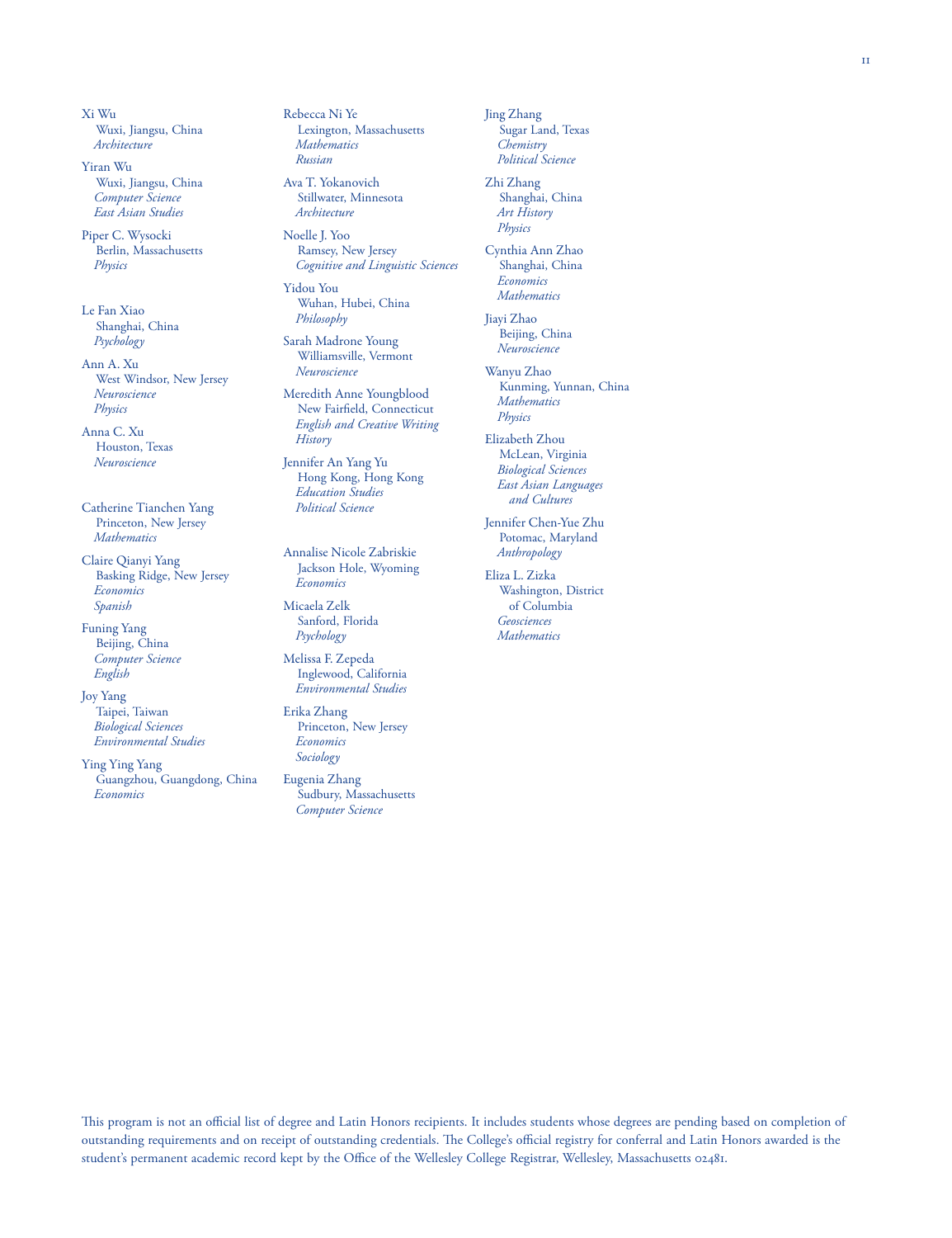# **DURANT SCHOLARS • SUMMA CUM LAUDE**

Olivia Marie Marais Adamczyk Soumaya Dammak Madeleine Ann Kolaja Rachel Qi Sih Anais Mohamed Amer Charlotte Davis Janelle Leung Meiya Rose Sparks Lin Nancy Mohamed Abdelkader Suzana Nicole DeRosa-Farag Mohan Li Aiyana Ryan Spear Abdelhamid Mohamed Ashour Charlotte Emily Diamant Vanessa Yi Ran Li Chuyue Sun Abdelhamid Mohamed Ashour Charlotte Emily Diamant Vanessa Yi Ran Li Chuyue Sun Arielle Miriam Dedman Belluck Nicole Lorelei Doerges Amy Jiang Lin Lauren Suhnyoung Sun Mehar Bhatia Taylor N. Doke Jessica Lauren List Amy L. Tao Julie M. Bocetti Laura June Dyble Hanyue Terri Liu Zahra Alexandra Tabet Annabel Joy Brazaitis Nora Erika Jacquelyn Yichen Cai Fayyazuddin Ljungberg Mary Katherine Canzano Olivia Eve Rakov Fennell Claire Mary Carlander Melissa Carleton Gabriella Mengia Garcia Elaney Madelyn Hae-Jin Cheng Jessica Felicia Ting Rui Goh Ella Mints Seung Hyun Choi Jesslyn Felicia Ting Yu Goh Tianyu Chu Nia S. Goodridge Tifany Chu Rose Honora Griesgraber Natalie A. O'Hern Funing Yang Sara Katherine Clark Yutong Guo Katharine Hye Jung Conklin Kathryn An<br>Victoria Isabel Cottrell Nora Hoch Victoria Isabel Cottrell Nora Hoch<br>Rebecca Esther Cox Grace Jiang Rebecca Esther Cox Tantan Dai **HyunSeo Kim** 

Rosalie Mercedes Grijalva<br>Yutong Guo

Katherine E. Adler Olivia Merryweather Parthena Eleni Kotsalidis Junita Sirait Julia Isabella Bowers Stephanie Fan Sara Ann Lucas Etsegenet Seleshi Tsega Vivien Manning Arshia Mehta Sophia L. Meier Dominique Marie Mickiewicz Rose Elizabeth Galik Miller Maria Conchita Agana Navarro Elizabeth Ariana O'Brien Abigail Y. Pan Nora Carolina Pearce Mahoney Harshini N Raman Sanjana Ramchandran Alyssa Noelle Robins Ruby Ann Shealy

Larissa M. Walker Deana-Rae Soraya Weatherly Julia Louise Weed Genevieve Catherine Welch Samantha Grace Grace Candace Woodruf Yiran Wu Ying Ying Yang Rebecca Ni Ye Jing Zhang Zhi Zhang Wanyu Zhao Elizabeth Zhou

# **DURANT SCHOLARS • MAGNA CUM LAUDE**

Wania Batul Ahmad Ann-Marsha Alexis Margaux Joann Allen Devyani Arora Andrea V. Arrangoiz-Arriola Sydne F. Ashford Fatima Aslam Jordan Erica Bates Niamh Kathleen Bayliss Paige M. Befeler Arushi Bhandari Jennifer M. Boyd Maya Catherine Bradbury Imogen Ciara Budetti Alexandra Lett Bullen-Smith Savannah G. Cary Kathryn Elizabeth Chan Elizabeth Chang Teran Chapis Chelsea Chen Daoyi Chen Laura Daeun Cho Esther J. Choe Stephanie Consuegra Mila Eve Cuda Nhi Nguyen Thao Dang Grey Mae Britos Devlin Kyra S. Du Julia Stephanie Esposito Sarah Abigail Fox Xurui Gao Risako Gen

Zaria Simone George Ellie Gibbs Nina Goodman Olivia Zel Eror Gorman Tianna Jennaye Green Alexandra Gross Rocio Cuesta Harvey Diana Victoria Hernandez Caballero Lily Ann Herold Rebekah Hobbs Sylvia Sage Holland Eury Hong Jennifer Lee Horkovich Anna Hu Jenna Hua Audrea Huang Gabrielle Dominique Inchoco Rubiyah Bint Isa Mackenzie Grace Jordan Kayla Erin Kane Aditi Kannan Pamela Jeanne Kapolka Anushka Kelshikar Julianna Ines Kenny-Serrano Erin Kim Shreya Kochar Chloe J Larkin Katherine Proftt Leary Nicole You-Hui Leung Lucinda Li Sabrina Lin

Amy Liu Jiawei (Selina) Liu Xinyu Liu Jianwei Lu Neha Lund Carol YuXin Mai Ari Marks Kathryn Marton Claire Maria McCloud Ana Luisa Brady McCullough Anna Grace Mervosh Mireille Aiko Mistral Miller Dante Grace Minichetti Rachel Nicole Kaajeekane Moberg Hayley Judith Moniz Francisca Belén Moya Jiménez Grace Sun-ju Oh Oladunni Danielle Temilola Oladipo Lizette Anai Ortega Ana Belén Ortega Vasquez Zoë Owens Mingyue Pan Marisa Lin Papagelis Sarah Pardo Annalise Marie Paul Laila N. Pearson Brianna Elizabeth Perry Julia Philippe-Auguste Sydney E. Pierce Bianca Pio Parker Grace Piscitello-Fay

Isabel Ellen Pless Ziyue Qian Grace R. Ramsdell Julia Madison Rappaport Emerson Easley Rogers Sofia Theresa Rose Maya Rubin Tessa Carina Rudolph Deena Saadi Annika Lynn Schafer Sarah R. Shepley Portia Corinne Silver Julia Magdalena Sokołowska Léna Srun Sarah Elizabeth Stockman Alexandra Anne Swerdlof Shen-Ming Syz Raine Johanna Tenerelli Annabel Bree Goble Uhlman Cherilyn Uhm Chantal Alejandra Valdivia Eva Lhotse Elisabeth Anna Venema Chantaly Villalona Erin C. Villaronga Mulligan Anna Noelle Vold Carrie Wang Peyton A. Wang Mackenzie Charles Weatherly Abigail Sadye Webster Hannah W. Whellan Caroline Paige White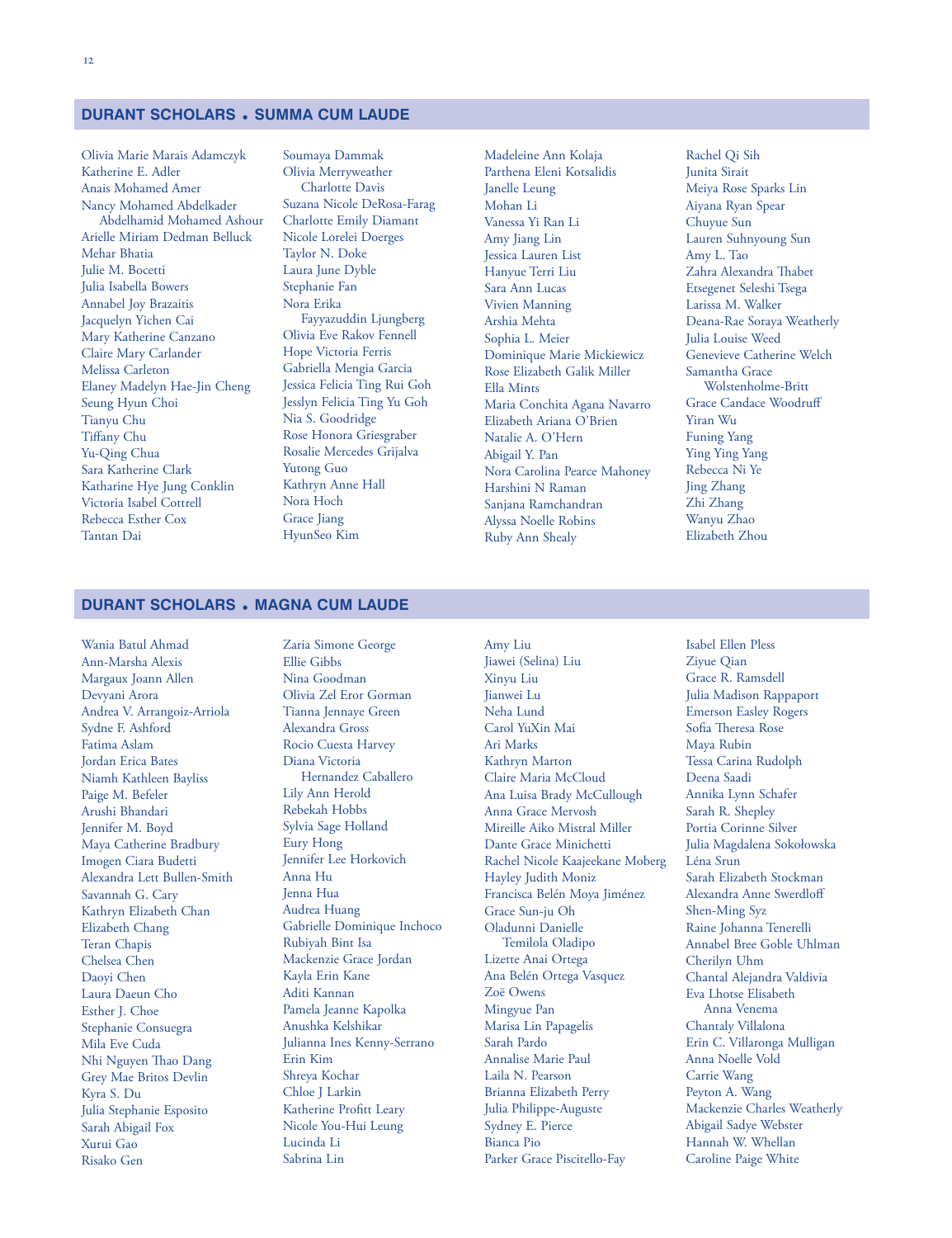Cassidy Whitney Le Fan Xiao Ava T. Yokanovich McKenzie Ann Wilkins Anna C. Xu Cynthia Ann Zhao Piper C. Wysocki Catherine Tianchen Yang

# **WELLESLEY COLLEGE SCHOLARS • CUM LAUDE**

Jada Khrystina Allison Valentina Alvarez Ayusha Ariana Caroline Elizabeth Baldacci Natalia Magdalena Bard Adair Louise Bartram Madeleine Daisy Bettencourt Ashley Devi Bisram Akosua Mantebea Boampong Margaret E. Bolan Margaret Maeve Brandes Grace JoAnne Bronstone Isabel R Burdick Sadie Clementine Bushara Eva Chang Emma H. Chang-Rabley Navya Chawla Abigail Chen Sierra Morgan Chiao Holly Elizabeth Chin Allison Chiou Katelan Elizabeth Cline Lily E. Cuellarsola Hannah J. Dong Emery Jane Dutton Alexandra Ann Ewing Katharine Rose Bowman Fagan Zoë Alexa Ferguson Rebecca Carly Finkelstein Jillian Foye

Riley Joy Gantt Danya Gao Victor Yiwei Gao Isabella Brianna Garcia Cesiah Claribel Gomez Jacqueline S. Gong Sarah Michelle Green Iris Simone Adejola Haastrup-Sanders Eleanor Kate K. Habich Talía Monēt Hall Grace M. W. Heizer Zoë Heywood Stella Ho Elizabeth Hsuan Huang Selina Huynh Ghislaine Noella Ingabire Grace Cooper Wilson Jackson Ashley Jang Mehreen Jatoi Vanessa Jayne Jones Aine Kenwood Jenna Cejin Avery Kim Julia Kim Ito Koeda Asia Sahnur Korkmaz Brooke Krehbiel Ishita Krishan Astrid Elisabeth Lawyer Cin Ji Lee

Seunghoon Lee Sophie Elise Lemmerman Gabriela Emma Lichucki Audrey A. Lin Yaxin Liu Alia Liu Jiaying Erin Grace MacQueen Michaela Annelyse Markwart Kacela Imani Martin Julia Meister Lizette Melissa Mier Jennifer Miranda Luiza Miranda Correa Eboli Marin A. Moore Hannah Sylvia Morse Giselle Margarita Mota Victoria Morais Moura Elizabeth A. Murray Sylvia Njeri Mutua Maryam Nafe Natalie Alexis Nieves Jisun Oh Karolina Anna Oleszczuk Madeline Marie Paoletti Farzana Chipty Patwa Sophia Emily Pechaty Elizabeth Katie Pelletier Madeleine Alicia Rondestvedt Lynsey Rumbaut Deavihan Esther Faith Scott

Isabel R. Seebold Pallavi Sethi Anushé Aamer Sheikh Gabrielle Jennifer Shlikas Tifany Madison Shou Tarini Sinha Rinako Sonobe Jordan Ann Synodi Mika Taga Ilana D. Tamir Panya Tang Sally Thach Andrea Trieu Patrizia Troccoli Dragonetti Deeksha V. Udupa Katherine Alice Van Hecke Aadya Varma Ella C. Warburg Emily Morgan Williams Gretchen Wright Willmuth Kyra Shan Wilson Ann A. Xu Joy Yang Noelle J. Yoo Sarah Madrone Young Jennifer An Yang Yu Erika Zhang Eugenia Zhang Jiayi Zhao

# **PHI BETA KAPPA**

Olivia Marie Marais Adamczyk Wania Batul Ahmad Ann-Marsha Alexis Margaux Joann Allen Jada Khrystina Allison Nancy Mohamed Abdelkader Abdelhamid Mohamed Ashour Jordan Erica Bates Niamh Kathleen Bayliss Jennifer M. Boyd Savannah G. Cary Elaney Madelyn Hae-Jin Cheng Esther J. Choe Tifany Chu Sara Katherine Clark Stephanie Consuegra Victoria Isabel Cottrell

Rebecca Esther Cox Cheyenne Lillian Curley Charlotte Emily Diamant Taylor N. Doke Hope Victoria Ferris Xurui Gao Zaria Simone George Cesiah Claribel Gomez Tianna Jennaye Green Talía Monēt Hall Rocio Cuesta Harvey Eury Hong Anna Hu Audrea Huang Ghislaine Noella Ingabire Grace Jiang Aditi Kannan

Julianna Ines Kenny-Serrano Erin Kim Janelle Leung Amy Jiang Lin Luna Lyu Kacela Imani Martin Sophia L. Meier Dominique Marie Mickiewicz Francisca Belén Moya Jiménez Maria Conchita Agana Navarro Josephine Awino Odhiambo Marglucy Bonareri Omwega Lizette Anai Ortega Abigail Y. Pan Mingyue Pan Nora Carolina Pearce Mahoney Laila N. Pearson

Caitlin L. Pham Parker Grace Piscitello-Fay Harshini N Raman Alyssa Noelle Robins Ruby Ann Shealy Rachel Qi Sih Meiya Rose Sparks Lin Lauren Suhnyoung Sun Tina Tarighian Etsegenet Seleshi Tsega Erin C. Villaronga Mulligan Deana-Rae Soraya Weatherly Abigail Genevieve White Grace Candace Woodruf Yiran Wu Jing Zhang Elizabeth Zhou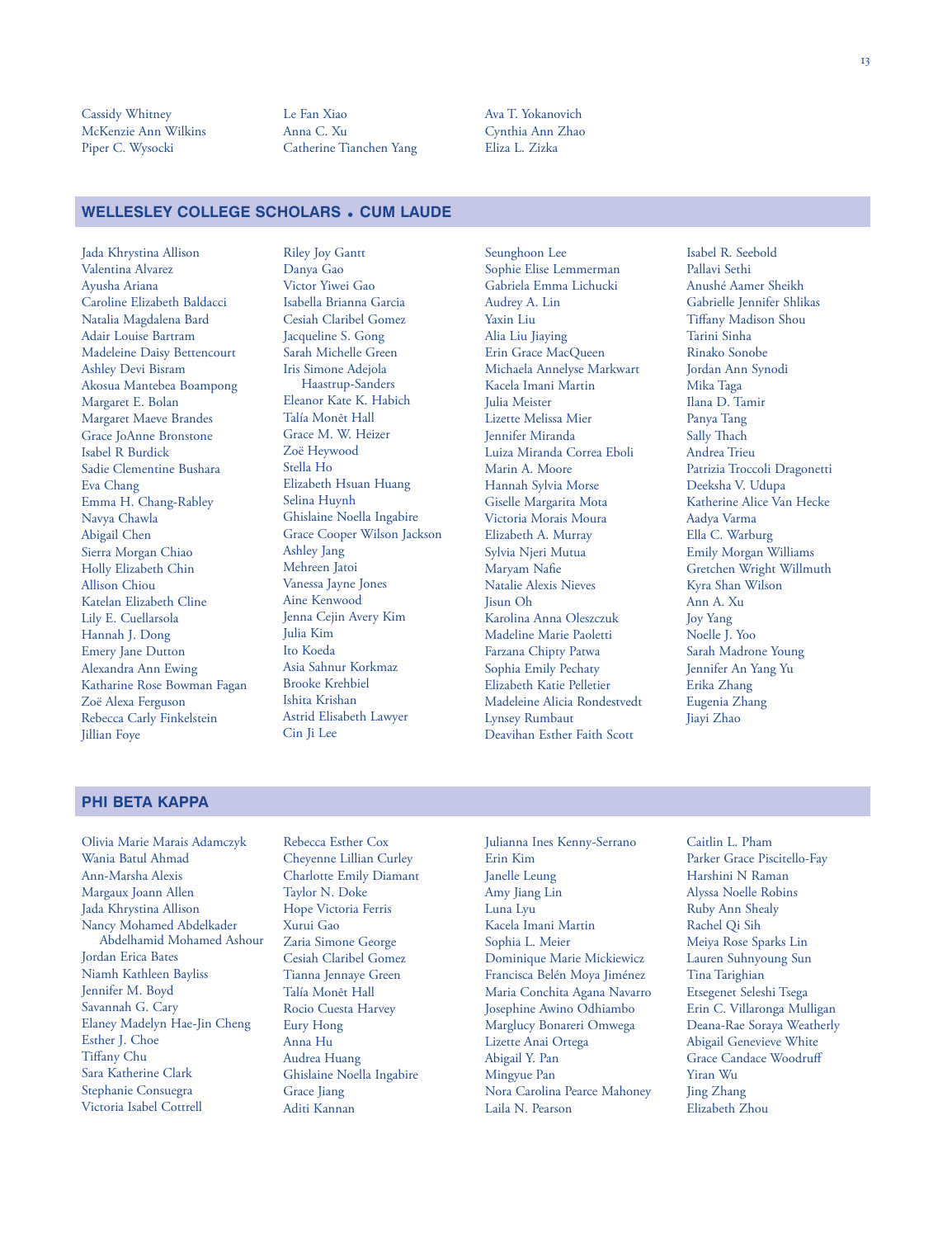# **STUDENTS NOMINATED FOR MEMBERSHIP IN SIGMA XI SCIENTIFIC RESEARCH HONOR SOCIETY**

Olivia Marie Marais Adamczyk Maria Conchita Agana Navarro August Owusu Agyemang Ann-Marsha Alexis Valentina Alvarez Nancy Mohamed Abdelkader Abdelhamid Mohamed Ashour Arielle Miriam Dedman Belluck Akosua Mantebea Boampong Julie M. Bocetti Margaret E. Bolan Julia Isabella Bowers Mary Katherine Canzano Savannah G. Cary Laura Daeun Cho Seung Hyun Choi Yu-Qing Chua Stephanie Consuegra Victoria Isabel Cottrell Tantan Dai Yasemin Ersen Megan M. Farrah Nora Erika Fayyazuddin Ljungberg Sophia A. Friedman Risako Gen

Ellie Gibbs Annie S. Gomez Cesiah Claribel Gomez Jacqueline S. Gong Paulina Eugenia González Tovar Tianna Jennaye Green Rosalie Mercedes Grijalva Eleanor Kate K. Habich Kayli Brenáe Hattley Rebekah Hobbs Nora Hoch Anna Hu Helena Hu Jenna Hua Aditi Kannan Aine Kenwood Sehyr Zainab Khan Erin Kim Marissa Noelle Klein Sabrina Rei-Ay Tan Koseki Parthena Eleni Kotsalidis Astrid Elisabeth Lawyer Maya Jordan Lebowitz Mary Anne Lee Nicole You-Hui Leung Lucinda Li

Mohan Li Vanessa Yi Ran Li Audrey A. Lin Amy Liu Alexandra Marina Martinez Lopez Kathryn Marton Arshia Mehta Sophia L. Meier Francisca Belén Moya Jiménez Elizabeth A. Murray Elizabeth Ariana O'Brien Natalie A. O'Hern Lizette Anai Ortega Abigail Y. Pan Madeline Marie Paoletti Sophia Montserrat Peña Meliza C. Perez Brianna Elizabeth Perry Sydney E. Pierce Fiona Tülay Powers Özyurt Ziyue Qian Amy Marilyn Quintanilla Harshini N Raman Sanjana Ramchandran Alexandria Therese Reichle Arianna Houston Leilani Sablad

Aurora Lizette Sayavedra Herrera Isabel R. Seebold Lana Michael Shanab Junita Sirait Autumn Guillermina Smith Kristina Spiru Hannah Stickler Sarah Elizabeth Stockman Lauren Suhnyoung Sun Amy L. Tao Annabel Bree Goble Uhlman Chantal Alejandra Valdivia Emma Elise Van Scoy Chantaly Villalona Hannah W. Whellan Abigail Genevieve White Piper C. Wysocki Le Fan Xiao Ann A. Xu Funing Yang Joy Yang Jing Zhang Jiayi Zhao Wanyu Zhao Elizabeth Zhou Eliza L. Zizka

# **HONORS IN THE MAJOR**

Valentina Alvarez *Biochemistry* 

Em Arnold Mages *Media Arts and Sciences* 

Nancy Mohamed Abdelkader Abdelhamid Mohamed Ashour *Biological Sciences* 

Caroline Elizabeth Baldacci *Women's and Gender Studies* 

Paige M. Befeler *Comparative Literary Studies* 

Arielle Miriam Dedman Belluck *Psychology* 

Akosua Mantebea Boampong *Physics* 

Julie M. Bocetti *Biochemistry* 

Margaret E. Bolan *Women's and Gender Studies* 

Julia Isabella Bowers *Chemistry* 

Sarah Wendy Burman **Theatre Studies** 

Mary Katherine Canzano

*Chemistry*  Melissa Carleton *Economics Mathematics* 

Savannah G. Cary *Astrophysics* 

Seung Hyun Choi *Biochemistry* 

Tianyu Chu *Economics* 

> Tifany Chu *English*

Yu-Qing Chua *Biological Sciences* 

Katharine Hye Jung Conklin *Education Studies* 

Victoria Isabel Cottrell *Biochemistry* 

Mila Eve Cuda *English and Creative Writing* 

Tantan Dai *Mathematics*  Taylor N. Doke *English and Creative Writing* 

Hannah J. Dong *Media Arts and Sciences* 

Patrizia Troccoli Dragonetti *Political Science* 

Eve P. Elkort *Music* 

Yasemin Ersen *Neuroscience* 

Alexandra Ann Ewing *English and Creative Writing* 

Nora Erika Fayyazuddin Ljungberg *Physics* 

Rebecca Carly Finkelstein *English and Creative Writing* 

Risako Gen *Biochemistry* 

Zaria Simone George *Art History* 

Ellie Gibbs *Biological Sciences*  Cesiah Claribel Gomez *Neuroscience* 

Nina Goodman *Music* 

Alexandra Gross *Studio Art* 

Kathryn Anne Hall *Classics* 

Lily Ann Herold *English* 

Jennifer Lee Horkovich *Environmental Studies* 

Anna Hu *Biochemistry* 

Helena Hu *Computer Science* 

Kayla Erin Kane *Art History* 

Anushka Kelshikar *Economics* 

Aine Kenwood *Computer Science* 

Erin Kim *Biochemistry* 

Madeleine Ann Kolaja *Sociology* 

Sabrina Rei-Ay Tan Koseki *Biochemistry* 

Parthena Eleni Kotsalidis *Biochemistry* 

Ishita Krishan *History* 

Mary Anne Lee *Biological Sciences* 

Nicole You-Hui Leung *Physics* 

Vanessa Yi Ran Li *Chemistry* 

Audrey A. Lin *Psychology* 

Amy Liu *Chemistry* 

Neha Lund *Sociology* 

Michaela Annelyse Markwart *Political Science* 

Alexandra Marina Martinez Lopez *Neuroscience* 

Amira Mutuc McCants *Spanish*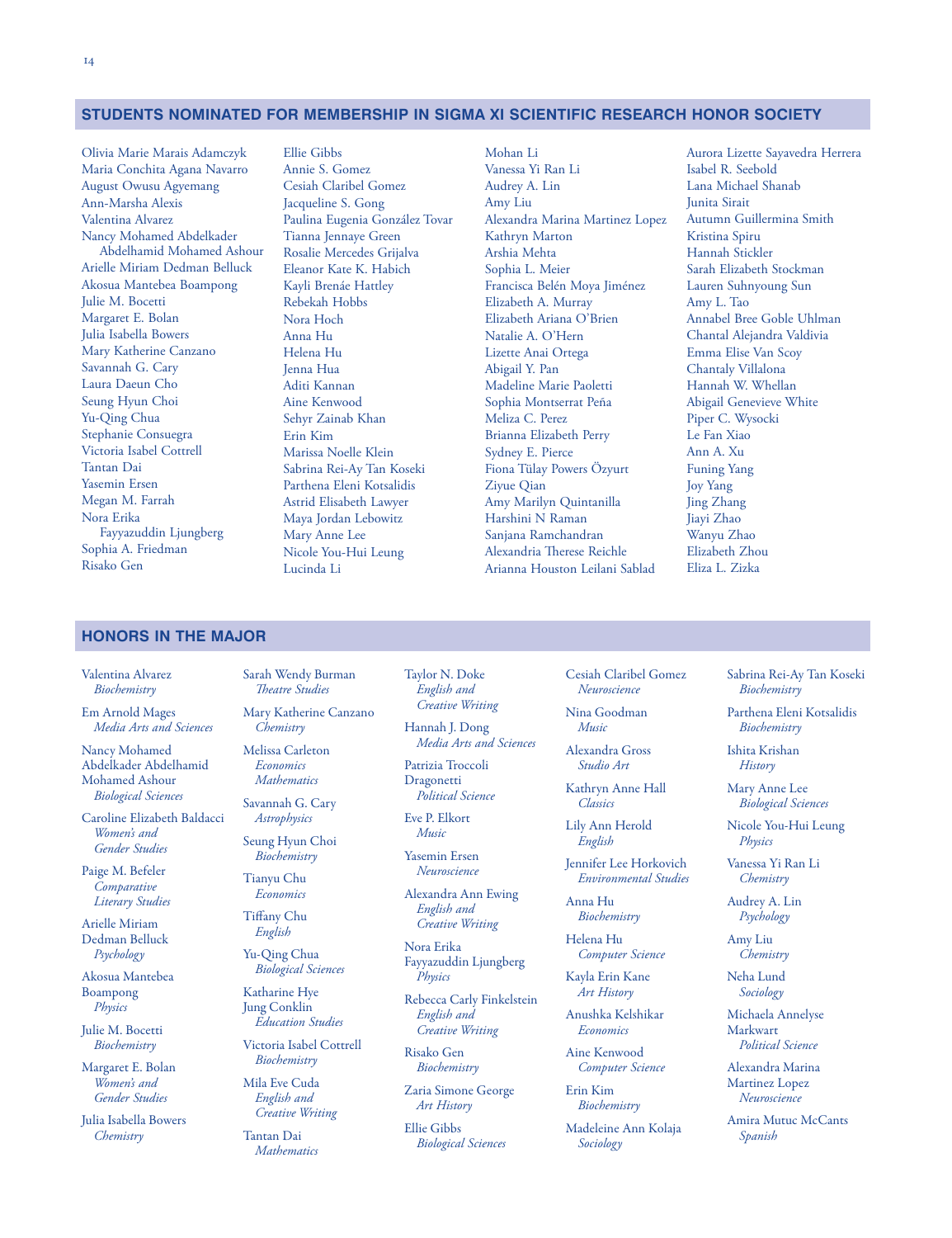Ana Luisa Brady McCullough *Political Science* 

Arshia Mehta *Chemistry* 

Sophia L. Meier *Chemistry* 

Rose Elizabeth Galik Miller *Religion* 

Hayley Judith Moniz *Sociology* 

Hannah Sylvia Morse *History* 

Maria Conchita Agana Navarro *Media Arts and Sciences* 

Natalie Alexis Nieves *American Studies* 

Elizabeth Ariana O'Brien *Psychology* 

Natalie A. O'Hern *Chemistry* 

Lizette Anai Ortega *Physics* 

Madeline Marie Paoletti *Biological Sciences* 

Elizabeth Katie Pelletier *English and Creative Writing* 

# **SENIOR PRIZES**

**ACADEMY OF AMERICAN POETS AWARD**  Annabel Joy Brazaitis Hana Jackson Kaneko

**JUDITH ADAMS '75 PRIZE FOR PREMEDICAL STUDENTS**  Amy Jiang Lin

**LUCY BRANCH ALLEN PRIZE**  Stephanie Consuegra

**ALPHA KAPPA DELTA AWARD FOR DISTINCTION IN SOCIOLOGY**  Neha Lund Erika Zhang

**AMERICAN CHEMICAL SOCIETY UNDERGRADUATE AWARD IN PHYSICAL CHEMISTRY** 

Amy Liu

**JEAN ANYON PRIZE FOR RESEARCH, ACTION, AND WRITING IN THE FIELD OF EDUCATION**  Brenda Benitez Alcantara

**ADRIENNE ASCH PRIZE IN HEALTH AND SOCIETY**  Margaret E. Bolan

**PAUL R. BARSTOW AWARD FOR THEATRICAL EXCELLENCE**  Grace Cooper Wilson Jackson Sofia Theresa Rose

Brianna Elizabeth Perry *Biochemistry* 

Sydney E. Pierce *Psychology* 

Parker Grace Piscitello-Fay *English* 

Ziyue Qian *Computer Science* 

Harshini N Raman *Neuroscience* 

Grace R. Ramsdell *English and Creative Writing Studio Art* 

Alyssa Noelle Robins *English* 

Maya Rubin

*Philosophy*  Sophia Saco *English and Creative Writing* 

Aurora Lizette Sayavedra Herrera *Women's and Gender Studies* 

Deavihan Esther Faith Scott *English and Creative Writing* 

Isabel R. Seebold *Psychology* 

Sarah R. Shepley *Sociology* 

Rachel Qi Sih *Music* 

Portia Corinne Silver *Art History* 

Tarini Sinha *English* 

Junita Sirait *Computer Science* 

Rinako Sonobe *Studio Art* 

Meiya Rose Sparks Lin *English* 

Kristina Spiru *Chemistry* 

Sarah Elizabeth Stockman *Biological Sciences* 

Lauren Suhnyoung Sun *Anthropology* 

Mika Taga *Studio Art* 

Amy L. Tao *Mathematics* 

Zahra Alexandra Thabet *Economics* 

Eva Lhotse Elisabeth Anna Venema *Anthropology* 

Anna Noelle Vold *Anthropology* 

Larissa M. Walker *Biological Sciences* 

Deana-Rae Soraya Weatherly *Art History* 

Abigail Sadye Webster *Classics* 

Genevieve Catherine Welch *Music* 

Kyra Shan Wilson *History* 

Piper C. Wysocki *Physics* 

Ann A. Xu *Physics* 

Funing Yang *Computer Science English* 

Erika Zhang *Sociology* 

Jing Zhang *Chemistry* 

Cynthia Ann Zhao *Economics* 

Wanyu Zhao *Physics* 

**ADELAIDE NILES BELYEA PRIZE IN BOTANY**  Yu-Qing Chua

**BILLINGS ACADEMIC AWARD IN MUSIC**  Rachel Qi Sih

**BILLINGS PERFORMANCE AWARD IN MUSIC**  Aditi Kannan

Genevieve Catherine Welch

**BIOCHEMISTRY PRIZE FOR EXCELLENCE AND MENTORSHIP IN THE LIBERAL ARTS**  Aditi Kannan Brianna Elizabeth Perry

**BLOOMFIELD AWARD IN CHEMISTRY**  Julia Isabella Bowers Parthena Eleni Kotsalidis Jing Zhang

**RALPH H. BOLLARD PRIZE FOR DISTINCTION IN EARLY AMERICAN & UNITED STATES HISTORY**  Kyra Shan Wilson

**NATALIE BOLTON FACULTY PRIZES IN ECONOMICS, ECONOMETRICS, DOMESTIC ECONOMICS, AND INTERNATIONAL ECONOMICS**  Melissa Carleton Tianyu Chu Yutong Guo Eunjeong Hur Anushka Kelshikar Rachel Nicole Kaajeekane Moberg Lynsey Rumbaut Cynthia Ann Zhao

**NATALIE BOLTON STUDENT PRIZE IN ECONOMICS**  Zahra Alexandra Thabet

**MARIA LUISA BOMBAL PRIZE IN SPANISH**  Caroline Paige White

**CAMELLIA COMMUNITY CULTIVATION LEADERSHIP AWARD**  Jenna Hua

**CAMELLIA TEAM LEADERSHIP AWARD**  Madeline Marie Paoletti

**MARTHA MACDOWELL CARPENTER PRIZE**  Ellie Gibbs

**CERVANTES PRIZE IN SPANISH**  Mariela Flores-Hernández

**CHEMISTRY LEADERSHIP AWARD**  Meliza C. Perez

Aurora Lizette Sayavedra Herrera **THE CINEMA AND MEDIA STUDIES** 

**PRIZE FOR COMMUNITY INITIATIVES**  Karolina Anna Oleszczuk Breanna White

**JEAN V. CRAWFORD PRIZE IN CHEMISTRY** 

Olivia Marie Marais Adamczyk Amy Jiang Lin Natalie A. O'Hern

**DAVENPORT PERFORMANCE PRIZE FOR ACTING**  Sarah Wendy Burman Micah P. Fong

**JOHANNA MANKIEWICZ DAVIS PRIZE FOR PROSE FICTION**  Alexandra Ann Ewing Rebecca Carly Finkelstein Alexandra Anne Swerdlof

**KATHRYN WASSERMAN DAVIS '28 ART PRIZE**  Eleanor Parker Mallett

**KATHRYN WASSERMAN DAVIS '28 PRIZE IN RUSSIAN AREA STUDIES**  Pamela Gail Weinstein-Molloy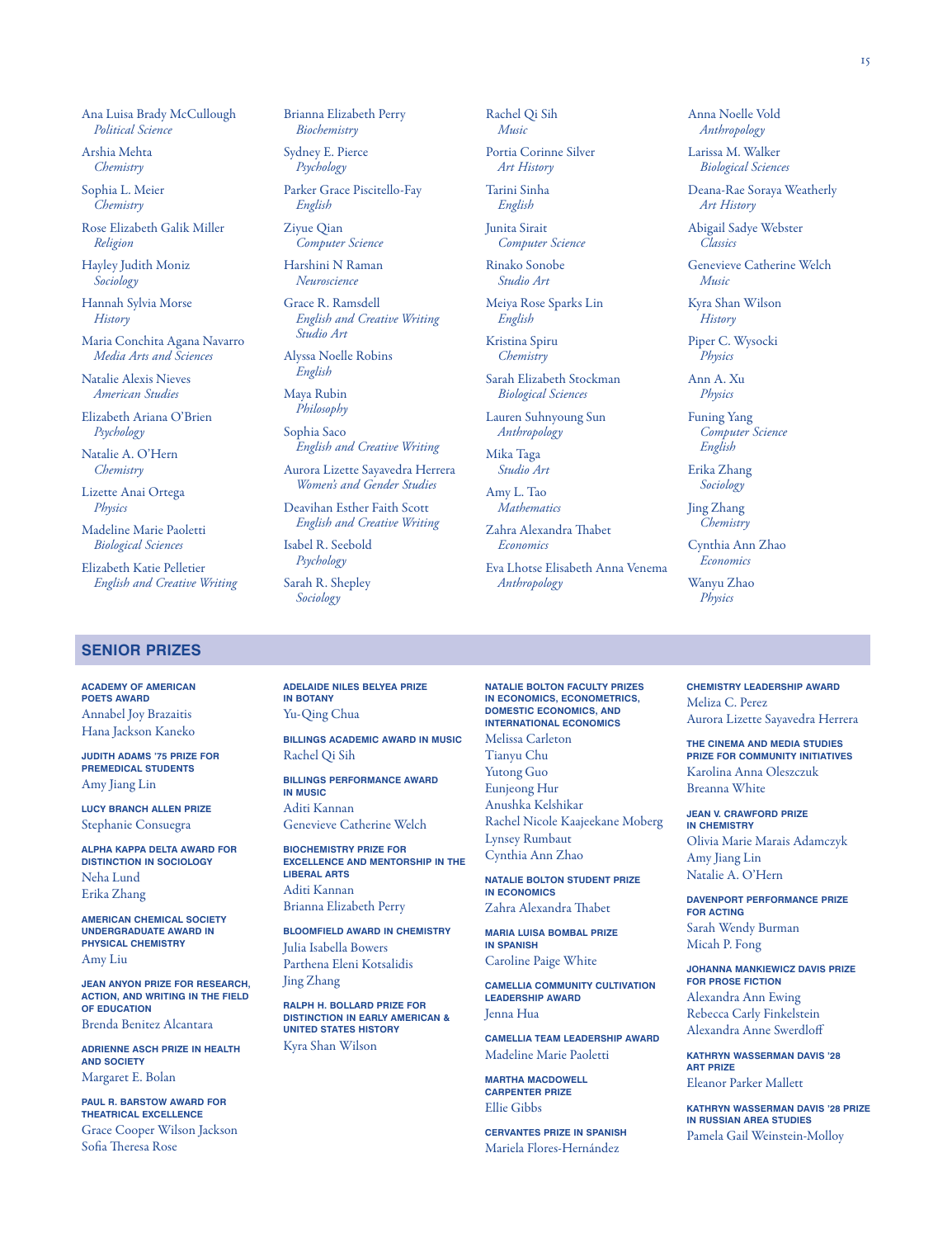**DEBORAH W. DIEHL PRIZE FOR DISTINCTION IN HISTORY**  Hannah Sylvia Morse

**MARJORY STONEMAN DOUGLAS PRIZE FOR ENVIRONMENTAL ACTIVISM** 

Jennifer Lee Horkovich Laila N. Pearson

**JOHN CHARLES DUNCAN PRIZE IN ASTRONOMY**  Savannah G. Cary

**ENGLISH DEPARTMENT PRIZE FOR EXCELLENCE IN TRANSLATION**  Madeleine Vann Kraatz

**ELIZABETH VOGEL FALK PRIZE IN GERMAN**  Amy Jiang Lin

**FISKE PRIZE IN BIOLOGY**  Julie M. Bocetti

**PHYLLIS J. FLEMING PRIZE FOR DISTINCTION IN PHYSICS**  Nora Erika Fayyazuddin Ljungberg Lizette Anai Ortega Abigail Y. Pan Amy Marilyn Quintanilla Piper C. Wysocki

**PAULO FREIRE PRIZE FOR RESEARCH ON THEORY AND PRACTICE IN EMANCIPATORY EDUCATION**  Emily Valle

**FRENCH HOUSE AWARD IN CULTURAL STUDIES**  Stella Ho

**FRIENDS OF ART PRIZE FOR EXCELLENCE IN STUDIO ART**  Alexandra Gross

**CAMILLA CHANDLER FROST PRIZE FOR RESEARCH IN ENVIRONMENTAL STUDIES** 

Charlotte Emily Diamant Joy Yang

**GLOBAL PORTUGUESE STUDIES PRIZE**  Bianca Pio

**A. ARTHUR GOTTLIEB, M.D., ENDOWED MEMORIAL PRIZE**  Risako Gen Erin Kim

**MICHEL GRIMAUD AWARD FOR EXCELLENCE IN THE TRANSLATION OF FRENCH**  Dominique Marie Mickiewicz

**JORGE GUILLEN PRIZE IN SPANISH STUDIES**  Rebekah Hobbs

**MARTHA DAVENPORT HEARD PRIZE IN MATHEMATICS**  Tantan Dai Selina Huynh Madeleine Ann Kolaja Farzana Chipty Patwa Junita Sirait

**ETHEL L. HERSEY PRIZE IN AMERICAN STUDIES**  Meredith Anne Youngblood

**PEGGY HOWARD FELLOWSHIP**  Tianyu Chu

**HUBEL THESIS PRIZE**  Harshini N Raman

**ZORA NEALE HURSTON PRIZE IN AFRICANA STUDIES**  Lily E. Cuellarsola

**JACQUELINE AWARD FOR LITERARY ESSAY**  Tianyu Chu Meiya Rose Sparks Lin Funing Yang

**JAPANESE ESSAY PRIZE**  Madeleine Vann Kraatz Seunghoon Lee

**JEWISH STUDIES SENIOR WRITING PRIZE**  Rose Elizabeth Galik Miller Annika Lynn Schafer

**KLEIN PRIZE IN NEUROSCIENCE IN MEMORY OF CAROL ANN PAUL**  Cesiah Claribel Gomez

**DOCTOR LEILA C. KNOX PRIZE IN BIOLOGY**  Sanjana Ramchandran

**GERMAINE LAFEUILLE PRIZE IN FRENCH**  Dominique Marie Mickiewicz

**LAMB MUSIC COMPOSITION PRIZE** 

**JOSEPH LAMBIE ECONOMIC HISTORY PRIZE** 

Janelle Leung

Zahra Alexandra Thabet **LATIN AMERICAN STUDIES** 

**STUDENT PRIZE**  Niamh Kathleen Bayliss

**LINGOS PRIZE IN THE LIFE SCIENCES**  Nancy Mohamed Abdelkader Abdelhamid Mohamed Ashour

**MARY C. LYONS PRIZE FOR WRITING**  Annabel Joy Brazaitis Lily Ann Herold Karolina Anna Oleszczuk Grace R. Ramsdell

Deavihan Esther Faith Scott

**BARNETTE MILLER PRIZE FOR DISTINCTION IN HISTORY OUTSIDE OF THE UNITED STATES OF AMERICA**  Hope Victoria Ferris

**BARNETTE MILLER FOUNDATION PRIZE IN COMPARATIVE POLITICS**  Olivia deFrees LaRoche

**BARNETTE MILLER PRIZE FOR DISTINCTION IN INTERNATIONAL RELATIONS–HISTORY**  Dominique Marie Mickiewicz

**GABRIELA MISTRAL PRIZE IN SPANISH**  Amira Mutuc McCants

**NORTHEAST CONFERENCE ON THE TEACHING OF FOREIGN LANGUAGES AWARD**  Elizabeth R. Jessen

**ARTHUR O. NORTON PRIZE FOR RESEARCH AND WRITING IN THE FIELD OF EDUCATION**  Jordan Erica Bates

**MARY WHITE PETERSON PRIZE IN BIOLOGICAL SCIENCES**  Seung Hyun Choi

**PLOGSTERTH PRIZE IN ART HISTORY**  Deana-Rae Soraya Weatherly

**PUSHKIN PRIZE**  Rebecca Ni Ye

**CHARLOTTE PAUL REESE '38 MEMORIAL PRIZE FOR CREATIVITY IN WRITING**  Sarah Wendy Burman Mila Eve Cuda Taylor N. Doke

Alexandra Ann Ewing Rebecca Carly Finkelstein Hana Jackson Kaneko Elizabeth Katie Pelletier Grace R. Ramsdell Sophia Saco Deavihan Esther Faith Scott

**SUSAN M. REVERBY PRIZE IN WOMEN'S AND GENDER STUDIES**  Caroline Elizabeth Baldacci

**ELIZABETH ROBINSON '78 ITALIAN STUDIES PRIZE**  Tianyu Chu

**ELIZA NEWKIRK ROGERS PRIZE FOR ARCHITECTURE**  Ava T. Yokanovich

**JUSTINA RUIZ-DE-CONDE PRIZE IN SPANISH**  Julia Kim

**ALLENE LUMMIS RUSSELL PRIZE IN NEUROSCIENCE**  Rosalie Mercedes Grijalva

**JANE HARRIS SCHNEIDER '54 PRIZE FOR SCULPTURE**  Mika Taga

**SOUTH ASIA STUDIES WRITING PRIZE**  Maya Rubin

**LAURA SPERAZI MEMORIAL AWARD FOR SERVICE**  Raven Aldene Sapphron Whyles **LEWIS ATTERBURY STIMSON PRIZE IN MATHEMATICS**  Amy L. Tao

**CORRI TAYLOR PHI BETA KAPPA PRIZE**  Ann-Marsha Alexis

**DUDLEY FOLK TEMPLETON MEMORIAL PRIZE IN RELIGION**  Kayli Brenáe Hattley Ari Marks

**MARGARET D. THOMPSON AWARD FOR SCHOLARSHIP IN THE GEOSCIENCES**  Natalie A. O'Hern

**THREE GENERATIONS PRIZE FOR WRITING IN THE ARTS AND HUMANITIES**  Isabella Brianna Garcia

**VIRGINIA WAINWRIGHT SONNET PRIZE**  Annabel Joy Brazaitis

**WALL STREET JOURNAL ACHIEVEMENT AWARD**  Elizabeth Chang Navya Chawla

**MARGARET E. WARD PRIZE IN WOMEN'S AND GENDER STUDIES**  Ana Luisa Brady McCullough Aurora Lizette Sayavedra Herrera

**ELEANOR WEBSTER PRIZE IN CHEMISTRY**  Mary Katherine Canzano Arshia Mehta

**WELD PRIZE FOR JAZZ/WORLD MUSIC**  Nicole You-Hui Leung Abigail Y. Pan

**WELD PRIZE FOR JAZZ/WORLD MUSIC (HONORABLE MENTION)**  Grey Mae Britos Devlin

**WELLESLEY COLLEGE THEATRE AWARD**  Victor Yiwei Gao

**WOODROW WILSON PRIZE IN AMERICAN POLITICS OR LAW**  Grace Candace Woodruf

**FLORENCE ANNETTE WING MEMORIAL PRIZE FOR LYRIC POETRY**  Gabriella Mengia Garcia Hana Jackson Kaneko Alyssa Noelle Robins

**NATALIE WIPPLINGER PRIZE IN GERMAN**  Olivia Merryweather Charlotte Davis

**MARY ANN YOUNGREN MEMORIAL AWARD IN CRITICAL READING**  Meredith Anne Youngblood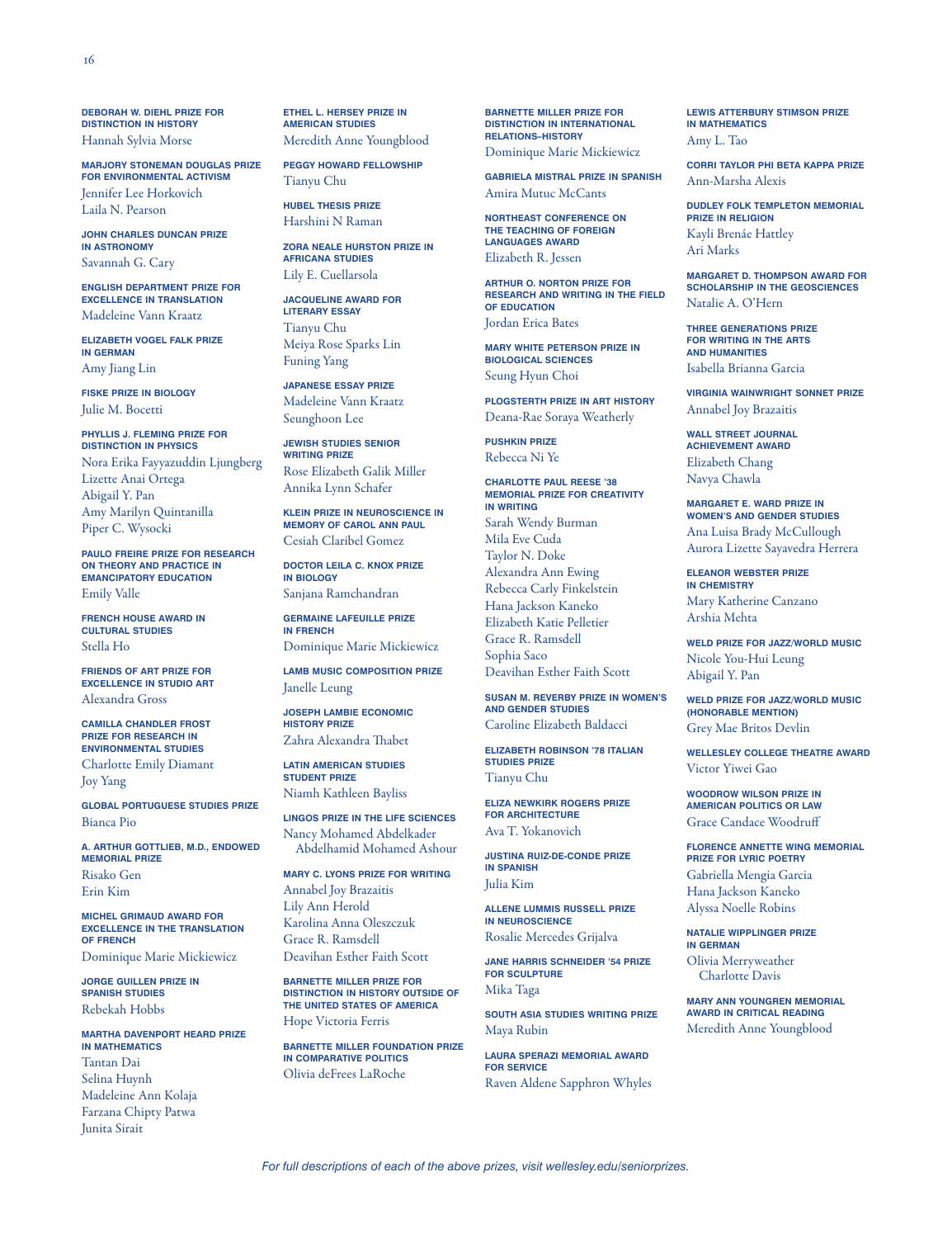# **STUDENTS ACHIEVING TEACHER EDUCATION CERTIFICATION**

Jordan Erica Bates Nhi Nguyen Thao Dang Rubiyah Bint Isa Julia Meister

Marin A. Moore Julia Madison Rappaport Emily Valle Jennifer An Yang Yu

# **STUDENTS RECEIVING THE CERTIFICATE IN SUSTAINABILITY**

Laura June Dyble Josephine Awino Odhiambo Laila N. Pearson

# **TRUSTEE SCHOLARS**

Seniors who have demonstrated exceptional distinction and are candidates for graduate study.

Akosua Mantebea Boampong Neha Lund<br>for graduate study in for gradu *for graduate study in for graduate study in Sociology* 

Nhi Nguyen Tao Dang *for graduate study in for graduate study in Education* 

Genevieve Catherine Welch

# **THE PAMELA DANIELS '59 FELLOWSHIP**

In celebration of the maverick spirit, the Pamela Daniels '59 Fellowship supports exceptional seniors in carrying out original dream projects that would not otherwise be possible.

Emma H. Chang-Rabley *Biological Sciences* 

Micah P. Fong *Teatre Studies Women's and Gender Studies* 

Alexandra Gross

*Neuroscience Studio Art* 

Janelle Leung *Media Arts and Sciences* 

Rinako Sonobe *Studio Art* 

Xi Wu *Architecture* 

# **THE ANNA AND SAMUEL PINANSKI PRIZE FOR EXCELLENCE IN TEACHING**

The Pinanski Teaching Prize is awarded annually to members of the Wellesley College faculty to honor fine teaching. The Prize may be awarded to as many as three members of the faculty each year, preferably one in each of the College's three academic areas: humanities, social sciences, and natural sciences. The Prize recognizes a particular strength, some style or method or course, or some other describable event that has been especially successful. The community does not know the names of the recipients until they are announced at Commencement.

## **2021 PINANSKI TEACHING PRIZE RECIPIENTS**

Rebecca Belisle *Assistant Professor of Physics* 

Selwyn R. Cudjoe *Professor of Africana Studies* 

Alice Friedman

*Grace Slack McNeil Professor of American Art; Professor of Art* 

# **ALUMNAE ACHIEVEMENT AWARD**

The Alumnae Achievement Award is the highest honor given by the Wellesley College Alumnae Association to alumnae for excellence and distinction in their fields of endeavor. The annual award was first presented in 1970.

# **2021 ALUMNAE ACHIEVEMENT AWARD RECIPIENTS**

*community advocate* Farhana Yasmin Khera '91 *Civil rights advocate* 

Robin Chase '80 Adelaide Hines Sanford M.A. '50 *Transportation entrepreneur Educational trailblazer and*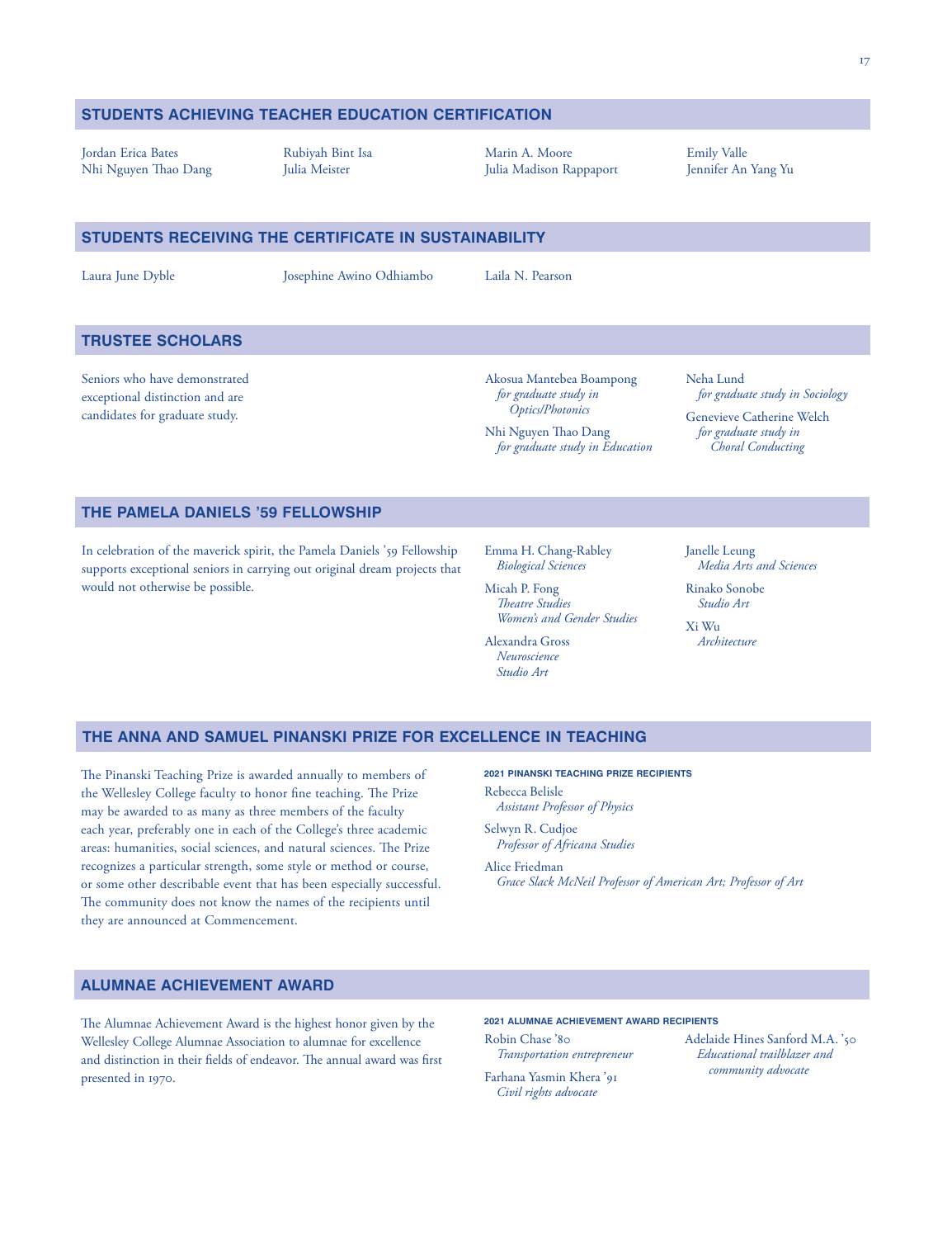**STANFORD CALDERWOOD PRIZE IN PUBLIC WRITING (HUMANITIES)**  Caylee J. Pallatto '21

**STANFORD CALDERWOOD PRIZE IN PUBLIC WRITING (SCIENCES)**  Lacey Jane Berg '21

**STANFORD CALDERWOOD PRIZE IN PUBLIC WRITING (SOCIAL SCIENCES)**  Juliana Grace Tedeschi '21

**SUSAN LEE CAMPBELL MEMORIAL PRIZE FOR GRADUATE STUDY IN THE HEALTH PROFESSIONS**  Charlotte Rosalie Reed '19

# **PEGGY HOWARD FELLOWSHIP**

Kyra Steadman Frye '20 Soomi Kim '14 Lauren Beryl Larson '19

# **THE JEROME A. SCHIFF FELLOWSHIPS**

The Jerome A. Schiff Fellowships are intended to support the academic, professional, and personal development of exceptionally talented young persons through programs of undergraduate research.

Akosua Mantebea Boampong Tianyu Chu *Physics Economics* 

*Astrophysics Physics* 

Seung Hyun Choi Nina Goodman  $Biochemistry$ 

Mary Katherine Canzano Alexandra Ann Ewing *Chemistry English and Creative Writing* 

Savannah G. Cary Nora Erika Fayyazuddin Ljungberg<br>Astrophysics Physics Physics

Kayla Erin Kane *Art History* 

Anushka Kelshikar *Economics* 

Erin Kim *Biochemistry* 

Alexandra Marina Martinez Lopez *Neuroscience* 

Maria Conchita Agana Navarro *Media Arts and Sciences* 

Grace R. Ramsdell *English and Creative Writing Studio Art* 

Maya Rubin *Philosophy* 

Junita Sirait *Computer Science* 

Meiya Rose Sparks Lin *English and Creative Writing* 

Larissa M. Walker *Biological Sciences* 

Jing Zhang *Chemistry* 

Cynthia Ann Zhao *Economics* 

# **THE BETSY WOOD KNAPP '64 THESIS FELLOWSHIP IN THE SOCIAL SCIENCES**

The Betsy Wood Knapp '64 Thesis Fellowships are intended to support Katharine Hye Jung Conklin Gabriella Mengia Garcia<br>exceptional undergraduate honors thesis research projects in the *Education Studies Anthropology* exceptional undergraduate honors thesis research projects in the *Education Studies* social sciences.

# **SAMUEL AND HILDA LEVITT FELLOWSHIP**

Inspired by the transformative role of research in the Wellesley experience, and our community's commitment to service, the Samuel and Hilda Levitt Fellowships support honors students in all disciplines in their honors projects.

Arielle Miriam Dedman Belluck *Psychology* 

Julie M. Bocetti *Biochemistry* 

Zaria Simone George *Art History* 

Parthena Eleni Kotsalidis *Biochemistry* 

Neha Lund *Sociology* 

Hayley Judith Moniz *Sociology* 

Lizette Anai Ortega *Physics* 

Deana-Rae Soraya Weatherly *Art History* 

Kyra Shan Wilson *History*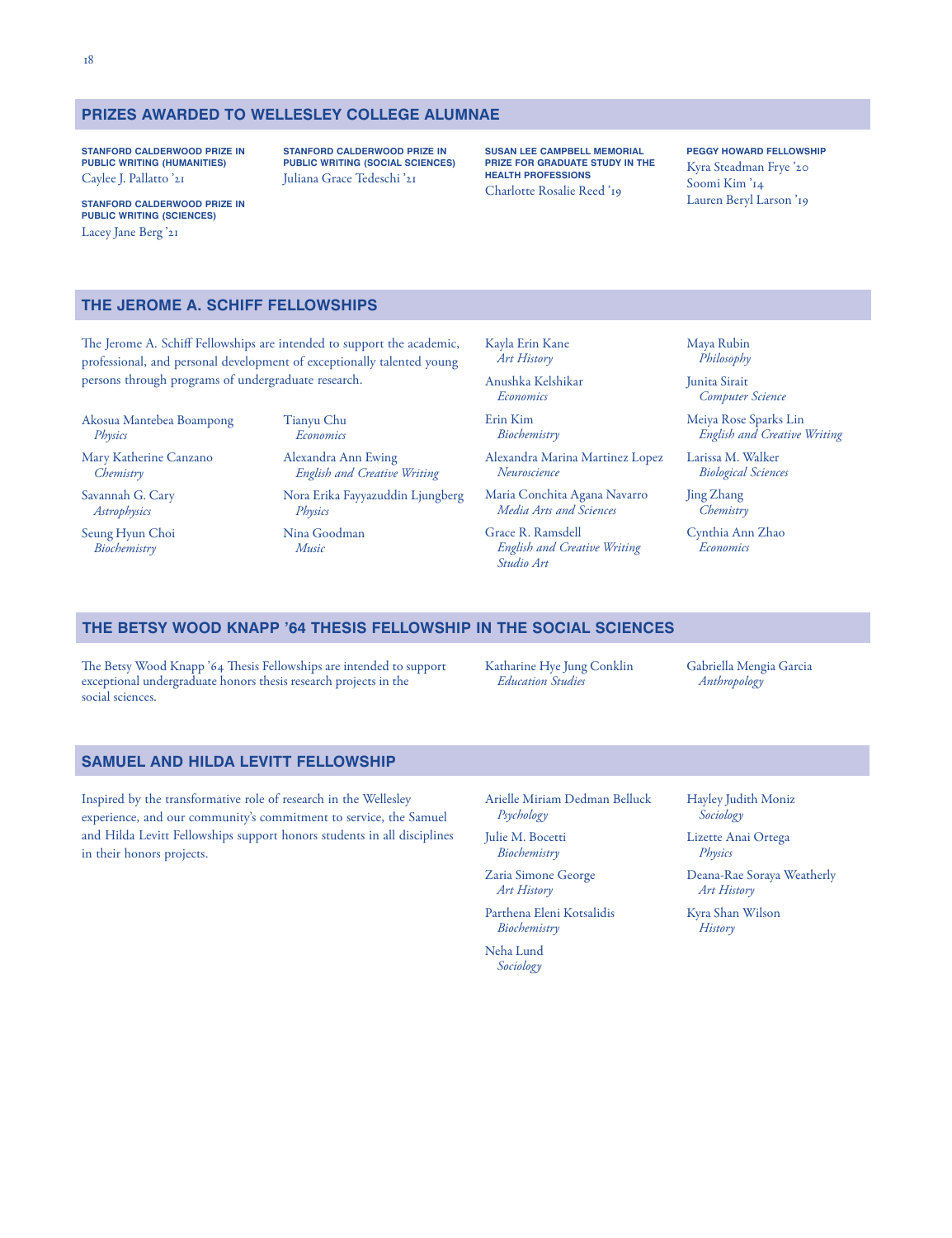# **RETIREMENTS**

Kenneth G. Bartels *Trustee 2010–2022* 

- Lee Cuba *Professor of Sociology 1981–2022*
- Richard French *Louise Sherwood McDowell and Sarah Frances Whiting Professor of Astrophysics; Professor of Astronomy 1980–2022*

Laura Daignault Gates '72 *Trustee 2006–2009, 2010–2022, Chair, Welleley College Board of Trustees 2011–2018* 

Amanda Hernandez '18 *Trustee 2019–2022* 

Ellen Hildreth *Professor of Computer Science 1991–2022* 

David Lindauer *Stanford Calderwood Professor of Economics 1981–2022* 

Margery Lucas *Professor of Psychology and Cognitive; Linguistic Sciences 1984–2022* 

Ellen R. Marram '68 *Trustee 2010–2022* 

Yoshihisa Matsusaka *Professor of History 1993–2022* 

Katharine Moon *Edith Stix Wasserman Professor of Asian Studies; Professor of Political Science 1993–2021* 

Craig Murphy *Betty Freyhof Johnson '44 Professor of Political Science 1981–2022* 

Kimberly O'Donnell *Senior Lecturer in Biological Sciences 1997–2022* 

Lawrence Rosenwald *Anne Pierce Rogers Professor of American Literature; Professor of English 1980–2022* 

*Trustee 2016–2022* 

# **RONALD E. MCNAIR SCHOLARS**

August Owusu Agyemang *Neuroscience* 

Ann-Marsha Alexis *Physics* 

Katherine Guadalupe Ávila *Neuroscience* 

Melisa Goana Campos *Neuroscience* 

Annie S. Gomez *Latin American Studies Physics* 

Tianna Jennaye Green *Physics* 

Faith Angelina Hernández *Biological Sciences* 

Helena Hu *Biochemistry Computer Science*

Kensy Veronica Jordan *Media Arts and Sciences* 

Alexandra Marina Martinez Lopez *Neuroscience* 

Marglucy Bonareri Omwega *Anthropology* 

Lizette Anai Ortega *Physics* 

Sophia Montserrat Pe a *Biochemistry* 

Meliza C. Perez *Chemistry* 

Caitlin L. Pham *Computer Science* 

Amy Marilyn Quintanilla *Physics* 

Melanie Rodriguez *Architecture* 

Briana Vigil *Data Science– Individual Structured* 

Chantaly Villalona *Geosciences* 

Melissa F. Zepeda *Environmental Studies* 

# **MELLON MAYS UNDERGRADUATE FELLOWS**

Stephanie E. Cobas *American Studies* 

Isabella Brianna Garcia *English and Creative Writing History* 

Iris Simone Adejola Haastrup-Sanders

Alvia Wardlaw '69

*Architecture*  Neha Lund

*Sociology* 

Matéo Belén Ulloa-Gariepy *Individual Major* 

Deana-Rae Soraya Weatherly *Art History* 

# **GRADUATE FELLOWSHIPS AND SCHOLARSHIPS AWARDED BY WELLESLEY COLLEGE TO SENIORS**

**PEGGY HOWARD FELLOWSHIP IN ECONOMICS**  Tianyu Chu, B.A., Wellesley College, 2022. Economics

**JACQUELINE KRIEGER KLEIN '53 FELLOWSHIP IN JEWISH STUDIES**  Rose Elizabeth Galik Miller, B.A., Wellesley College, 2022. Religion

**SUSAN RAPPAPORT KNAFEL '52 SCHOLARSHIP FOR FOREIGN STUDY**  Mary Katherine Canzano, B.A., Wellesley College, 2022. Chemistry

# **SUSAN RAPPAPORT KNAFEL '52 TRAVELING FELLOWSHIP**

Niamh Kathleen Bayliss, B.A., Wellesley College, 2022. Environmental Studies, Latin American Studies

### **EDNA V. MOFFETT FELLOWSHIP**

Nora Erika Fayyazuddin Ljungberg, B.A., Wellesley College, 2022. **Theoretical Physics** 

Deana-Rae Soraya Weatherly, B.A., Wellesley College, 2022. Africana Studies

# **HARRIET A. SHAW FELLOWSHIP**

Nina Goodman, B.A., Wellesley College, 2022. Music Theory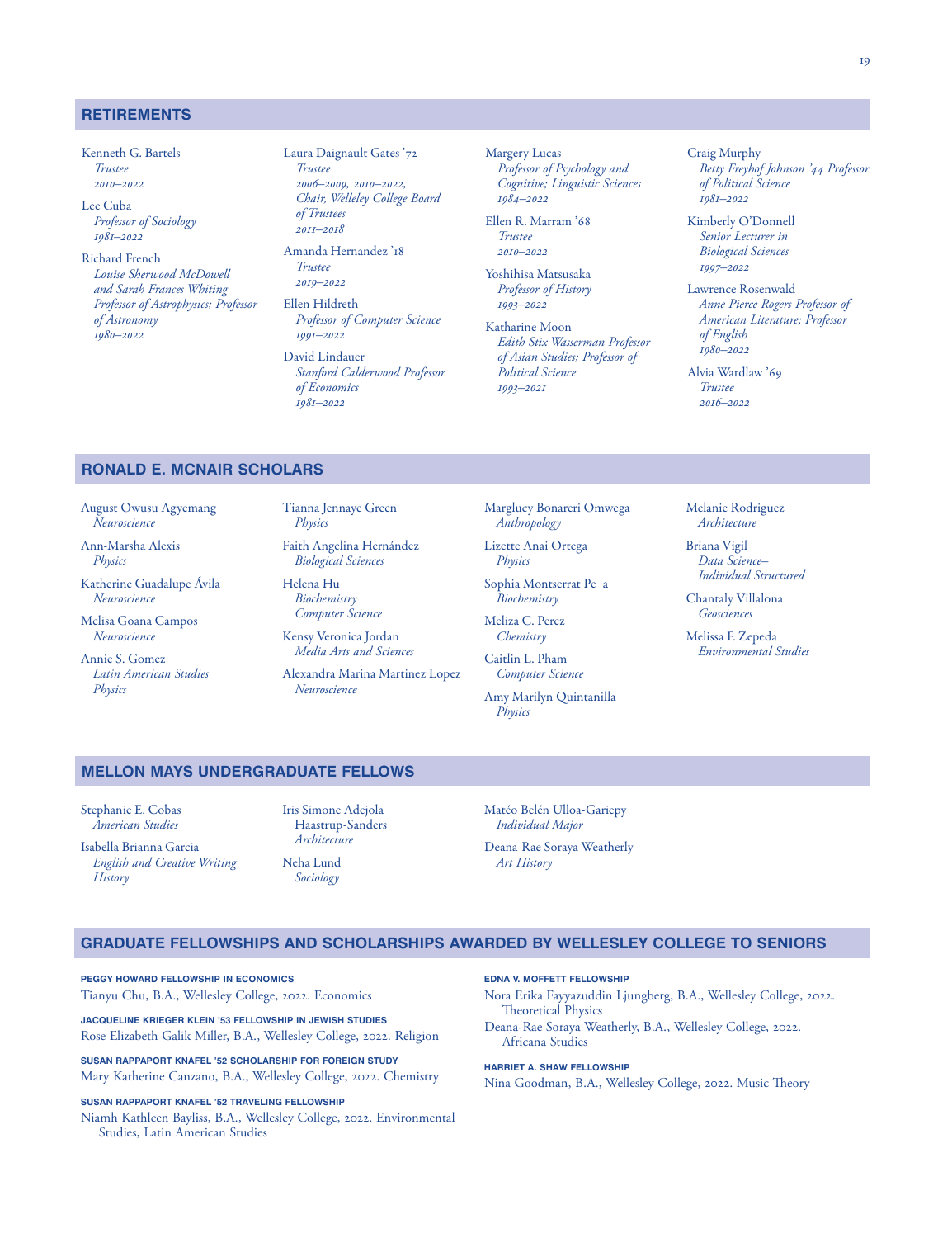# **GRADUATE FELLOWSHIPS AWARDED BY WELLESLEY COLLEGE TO ALUMNAE**

**ANNE LOUISE BARRETT FELLOWSHIP**  Fiona Maeve Harrison Boyd, B.A., Wellesley College, 2016. Ethnomusicology

**MARGARET FREEMAN BOWERS FELLOWSHIP**  Emily Nell Moss, B.A., Wellesley College, 2019. Urban Policy

**SUSAN LEE CAMPBELL GRADUATE FELLOWSHIP MEMORIAL PRIZE**  Charlotte Rosalie Reed, B.A., Wellesley College, 2019. Medicine

**CHANDLER-OTT FELLOWSHIP**  Caroline Grace Beatrice, B.A., Wellesley College, 2018. Art History, Archaeology

Hana Sugioka, B.A., Wellesley College, 2021. Art History

# **EUGENE L. COX FELLOWSHIP**

Tai-Catherine Matthews, B.A., Wellesley College, 2014. Medieval Literature

**ELIZABETH CRAWFORD '21 HAYSTACK MOUNTAIN SCHOOL OF CRAFTS FELLOWSHIP**  Melina Mardueño, B.A., Wellesley College, 2018.

**PROFESSOR ELIZABETH F. FISHER FELLOWSHIP**  Sarah Monroe Smith-Tripp, B.A., Wellesley College, 2019. Forest Resource Management

# **RUTH INGERSOLL GOLDMARK FELLOWSHIP**

Rebecca Ann Winterich-Knox, Wellesley College, 2018. Creative Writing: Fiction

# **HORTON-HALLOWELL FELLOWSHIP**

Simone Rae Dufresne, B.A., Wellesley College, 2012. Child Study and Human Development

Diana Lobontiu, B.A., Wellesley College, 2018. Playwriting Pin Pravalprukskul, B.A., Wellesley College, 2012. Human Geography Erika A. Willacy, B.A., Wellesley College, 1999. Public Health

**PEGGY HOWARD FELLOWSHIP IN ECONOMICS** 

Kyra S. Frye, Wellesley College, 2020. Economics Soomi Kim, Wellesley College, 2014. Economics Beryl Larson, Wellesley College, 2019. Economics

**ALICE FREEMAN PALMER FELLOWSHIP**  Jennifer E. Harris, B.A., Wellesley College, 2019. Ecology

**KATHRYN CONWAY PREYER FELLOWSHIP**  Josephine Ann Kim, B.A., Wellesley College, 2020. History

**VIDA DUTTON SCUDDER FELLOWSHIP**  Hannah Misun Kang, B.A., Wellesley College, 2006. International Afairs

**M.A. CARTLAND SHACKFORD MEDICAL FELLOWSHIP**  Jessica Farangaiz Saifee, B.A., Wellesley College, 2016. Medicine

**MARY LOUISE VAN WINKLE FELLOWSHIP**  Thuy Cam Le, B.A., Wellesley College, 2000. Educational Counseling

**WELLESLEY COLLEGE GRADUATE FELLOWSHIPS**  SeYun (Scarlett) Cheon, B.A., Wellesley College, 2019. Immunology

**SARAH PERRY WOOD MEDICAL FELLOWSHIP**  Rhoda Kesewaa Tano-Menka, B.A., Wellesley College, 2019. Medicine

**FANNY BULLOCK WORKMAN FELLOWSHIP**  Esther Lee, B.A., Wellesley College, 2017. Public Health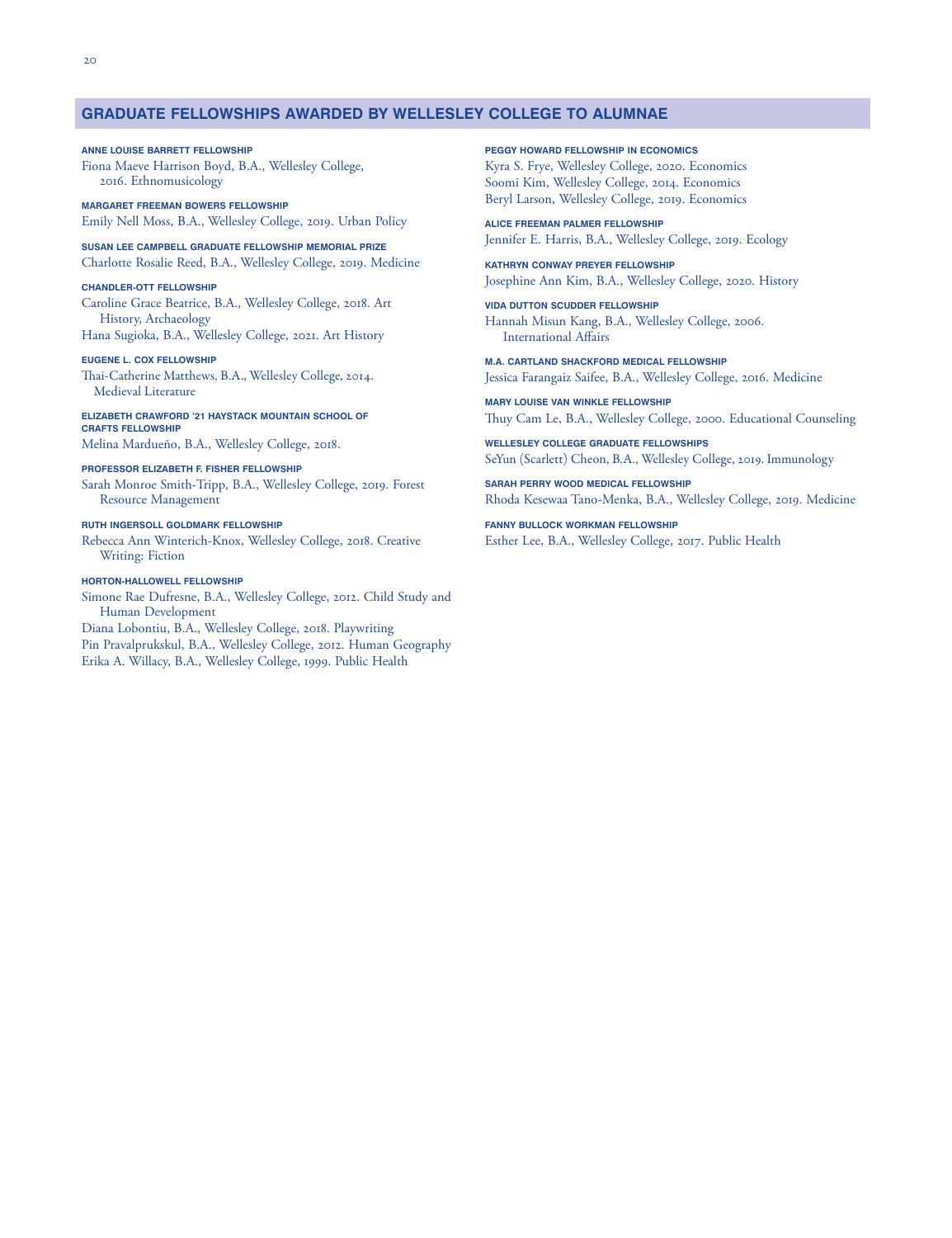# **ACADEMIC REGALIA**

The Commencement Procession is one of the few remaining occasions for which the faculty of American colleges and universities still wear formal regalia. Participants in Wellesley's Commencement Procession this morning refect the colors, chevrons, velvets, and wools of diverse degrees earned here and abroad.

Perhaps the most readily identifed of American regalia is the crimson robe bedecked with three black velvet stripes on the sleeve, denoting the doctoral degree of Harvard University. Although most American universities observe the traditional black robe, distinguishing among levels of education by the cut of the robe and the colors on the hood trim, Harvard is one of a number of institutions permitting colored robes (others include Yale, Brown, Boston, and Johns Hopkins universities).

Those in the audience today will observe, among others, a burgundy robe with blue satin panels and a hood, which signifes Southampton University. Another colorful robe, this time bright red with royal blue sleeves, will be seen on a doctor of political science from Oxford University. The hood, also red, identifes the university, while the blue silk interior denotes the academic field. The wearer of this robe has lightly suggested that rather than bearing any medieval signifcance, the red of the robe might be the result of some London tailor's having been in possession of a surplus yardage of red wool. The master of philosophy robe from Oxford University, known as the gimp gown, has black lace embroidery along the sleeves and a blue and white hood.

Most gowns refect degrees earned in the United States and are prescribed by the American Council of Education; the present form was adopted in 1932 and revised in 1959.

According to this form, observed by most members of the Wellesley College faculty as degree recipients from American universities, the bachelor's gown is plain with long, pointed sleeves. The master's gown is slightly fuller in cut and has long, oblong sleeves open at the wrist with an arc cut in the front. The doctor's gown is fuller still, with bell-shaped sleeves. It is faced down the front with black velvet and has three bars of black velvet on the sleeve, although the velvet and bars may be in the color representing the bearer's academic feld, as in the British system.

Hoods are the most distinctive part of the American academic dress. The exterior of the hood is black; its length is three feet for the bachelor's degree, three and one-half feet for the master's degree, and four feet for the doctor's degree. Hoods are lined with the official colors of the college or university conferring the degree, and the trimming is velvet, with the color refecting the bearer's academic feld.

For all academic purposes, including trimming of the doctor's gown and edging of hoods, the colors indicating the Fields of Learning are: Art, Letters, Humanities—white; Economics—copper; Education—light blue; Fine Arts—brown; Music—pink; Philosophy—dark blue; Physical Education—sage green; Science—golden yellow; Theology—scarlet.

> This program was printed using vegetablebased, soy oil ink on paper made from 30 percent post-consumer recycled content.